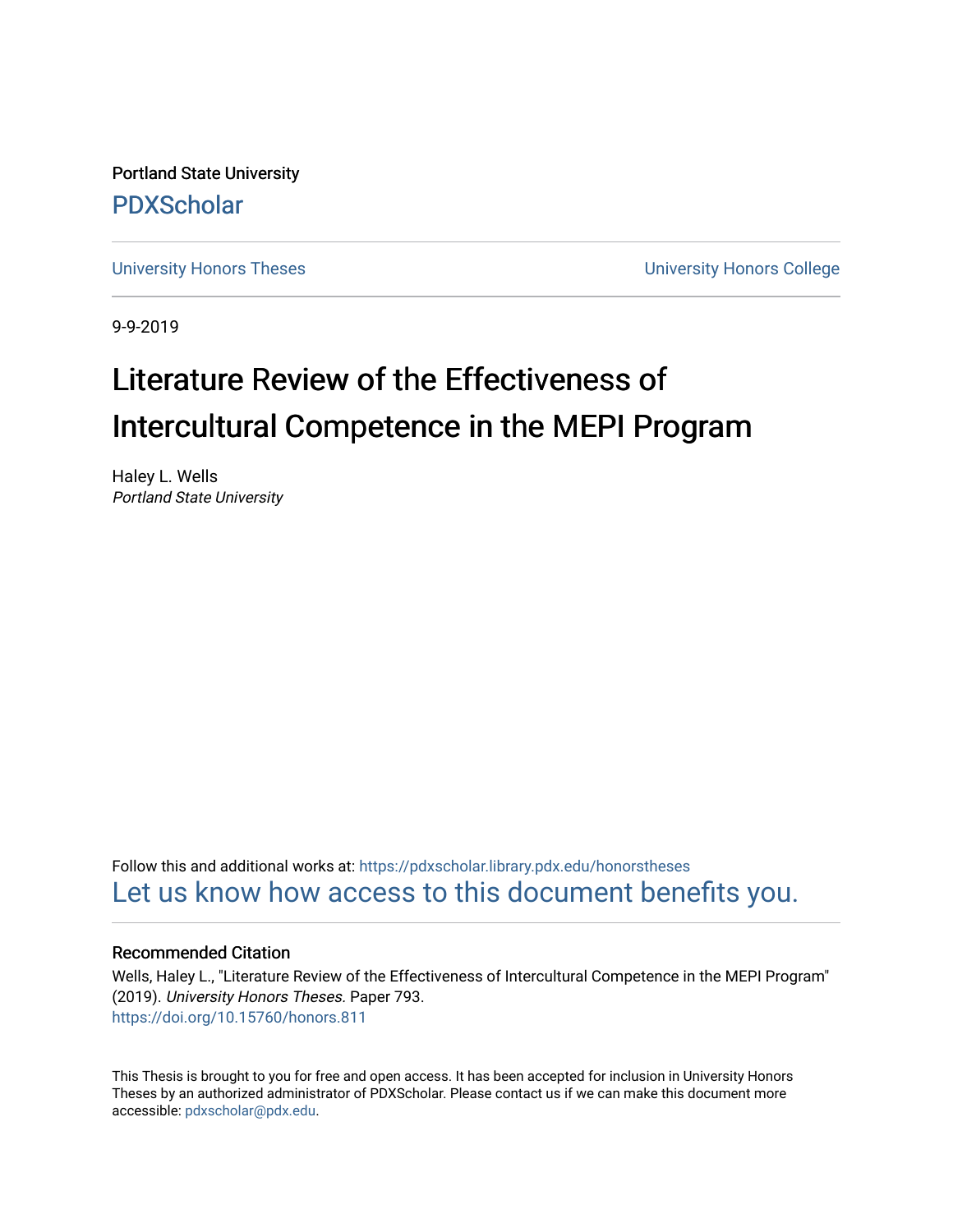### Literature Review of the Effectiveness of Intercultural Competence in the MEPI Program

By

### Haley Wells

### An undergraduate honors thesis submitted in partial fulfillment of the

requirements for the degree of

Bachelor of Arts

in

University Honors

and

World Languages & Literatures: Arabic and International & Global Studies: Global Studies

Thesis Advisor

Kimberley Brown Ph.D.

Portland State University

2019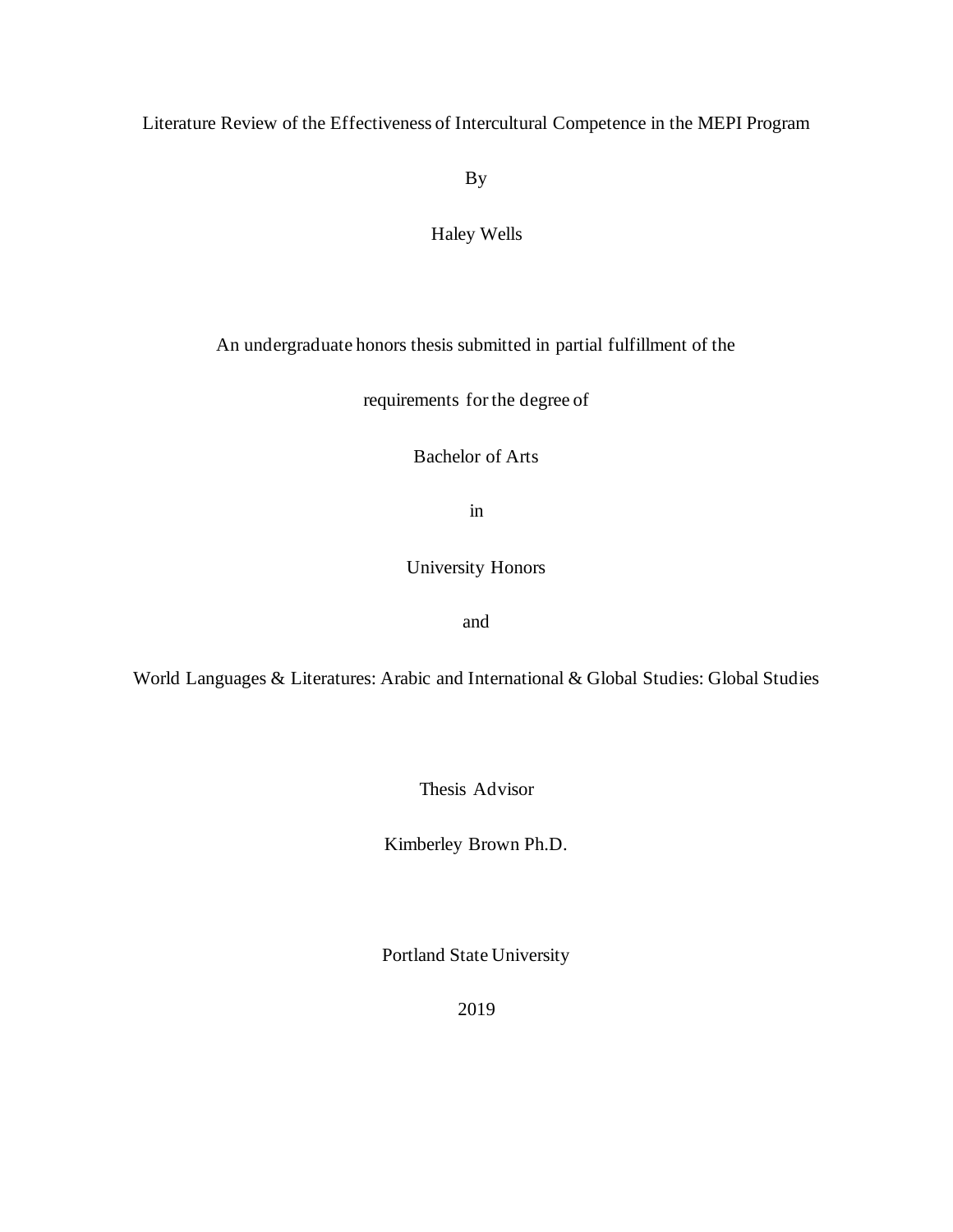| <b>Table of Contents</b> |  |
|--------------------------|--|
|--------------------------|--|

| Commonalities and Differences between MEPI Documents14                      |
|-----------------------------------------------------------------------------|
|                                                                             |
| Overtness of Intercultural Competence Trainings in the MEPI Program16       |
| How could the Intercultural Competence in the MEPI Program be implemented17 |
|                                                                             |
|                                                                             |
| Appendix                                                                    |
|                                                                             |
|                                                                             |
|                                                                             |
| .25                                                                         |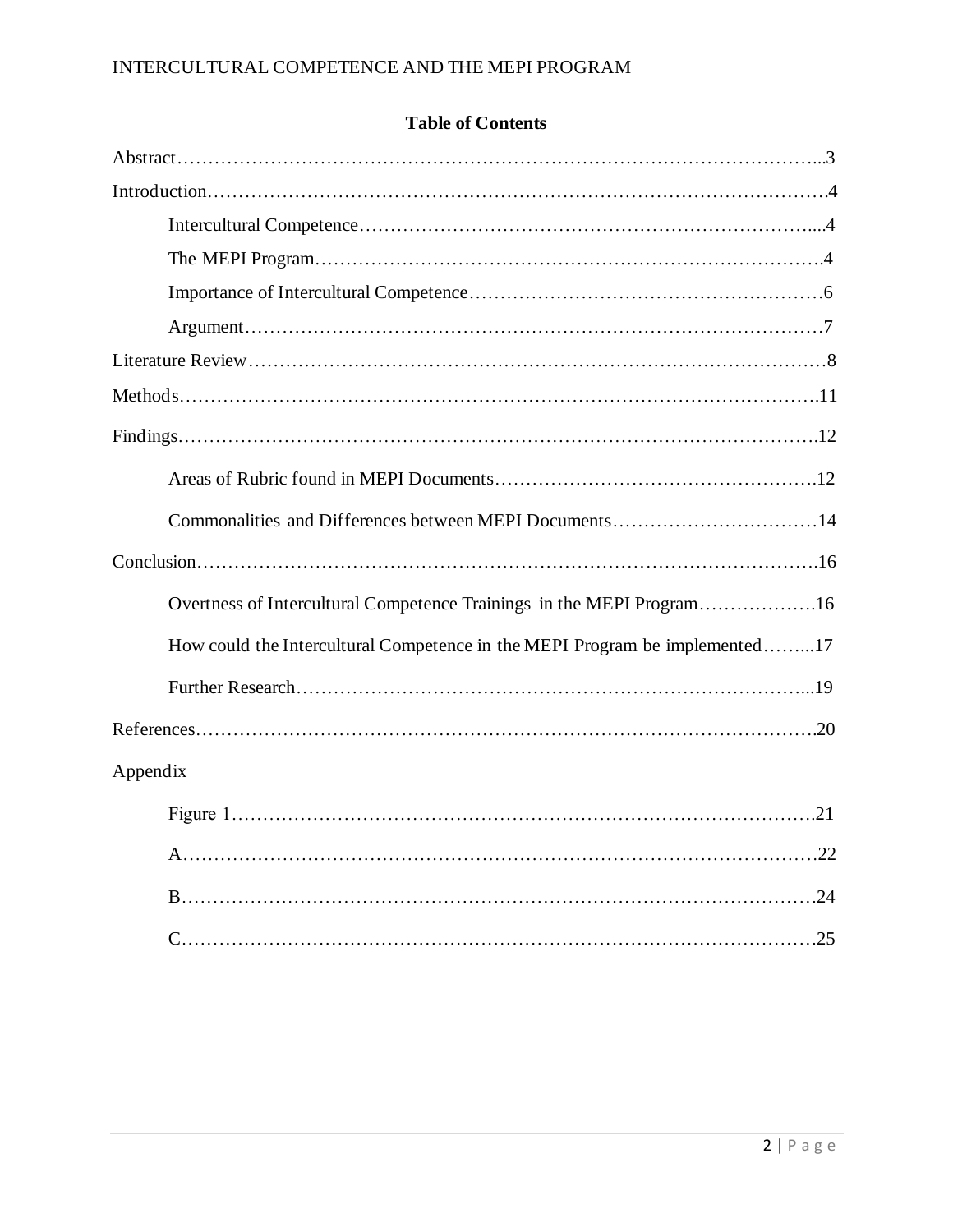#### **Abstract**

This research examines the Middle Eastern Partnership Initiative Student Leaders Program (MEPI SLP) looking for components of intercultural competence in the classes and activities the students participate in during the four-week immersive program. During these four weeks Student Leaders from the Middle East and North Africa study conflict resolution, community leadership, and democratic institutions, build a community engagement project to implement in their home countries when they return, and participate in program and cultural activated chosen to use what they learn in the classroom. After analyzing documents obtained from MEPI administrators I used the Intercultural Competence and Knowledge VALUE Rubric from the Association of American Colleges and Universities (AAC&U) as a guide to find the six components of the rubric in the MEPI documents. From there I concluded that intercultural competence is not an overt teaching goal of the program, nor is it specifically reflected in planning documents, but there are places in the program where intercultural competence training could be applied.

*Keywords*: Middle Eastern Partnership Initiative, intercultural competence, study abroad programs, U.S. Department of State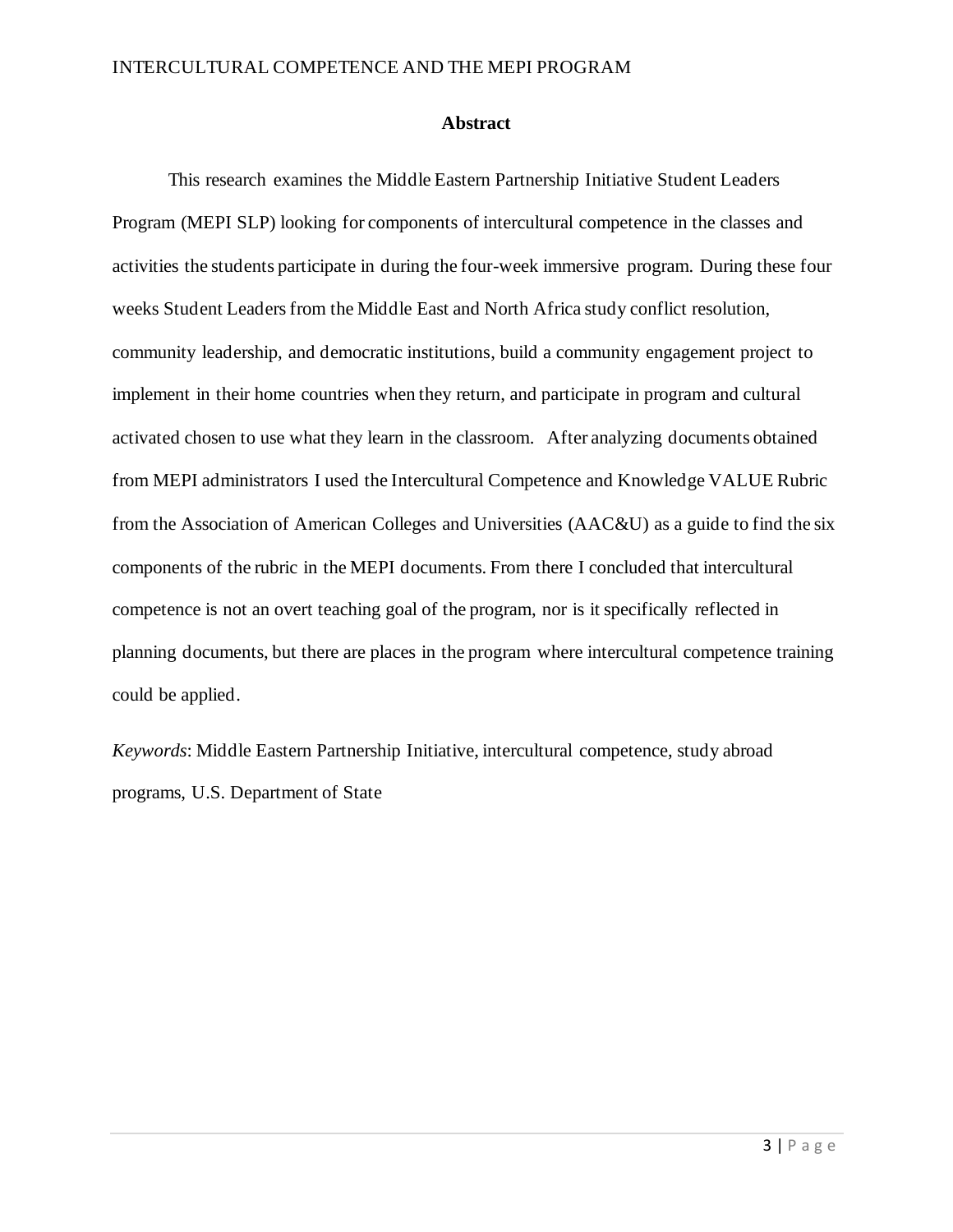### **Introduction**

#### Intercultural Competence

As technology and people continue to advance in society, our world is constantly evolving and changing. The notion of globalization can be found in almost all walks of life. There are businesses that operate world-wide; there are companies who employ people from all over the world. Study abroad programs are becoming increasingly commercialized for students, whether they are from the United States and go abroad or come to the United States from abroad. There are a range of different types of programs that are available, some through local governments, non-profit organizations, or through local universities. With all this global adventure there is an opportunity for education on the notion of intercultural competence. Intercultural competence is defined by Jackson, (2014) "The ability to communicate effectively and appropriately in intercultural situations based on one's intercultural knowledge, skills and attitudes" (p. 9). There are variations of this definition depending on what field is looking at intercultural competence and how it is being applied, but this is the most basic definition that fits within the humanities and social sciences. Intercultural competence is something that is made up of multiple factors that can be represented as a matrix, and there are many models that show different components of intercultural competence.

#### The MEPI Program

From 2002, the U.S. Department of State, Bureau of Near East Affairs, Office of Assistant Coordination, and Georgetown University have sponsored and administered the program Middle Eastern Partnership Initiative Student Leaders Program (MEPI SLP), MEPI for short. The goals of the program are to encourage civic engagement and participation in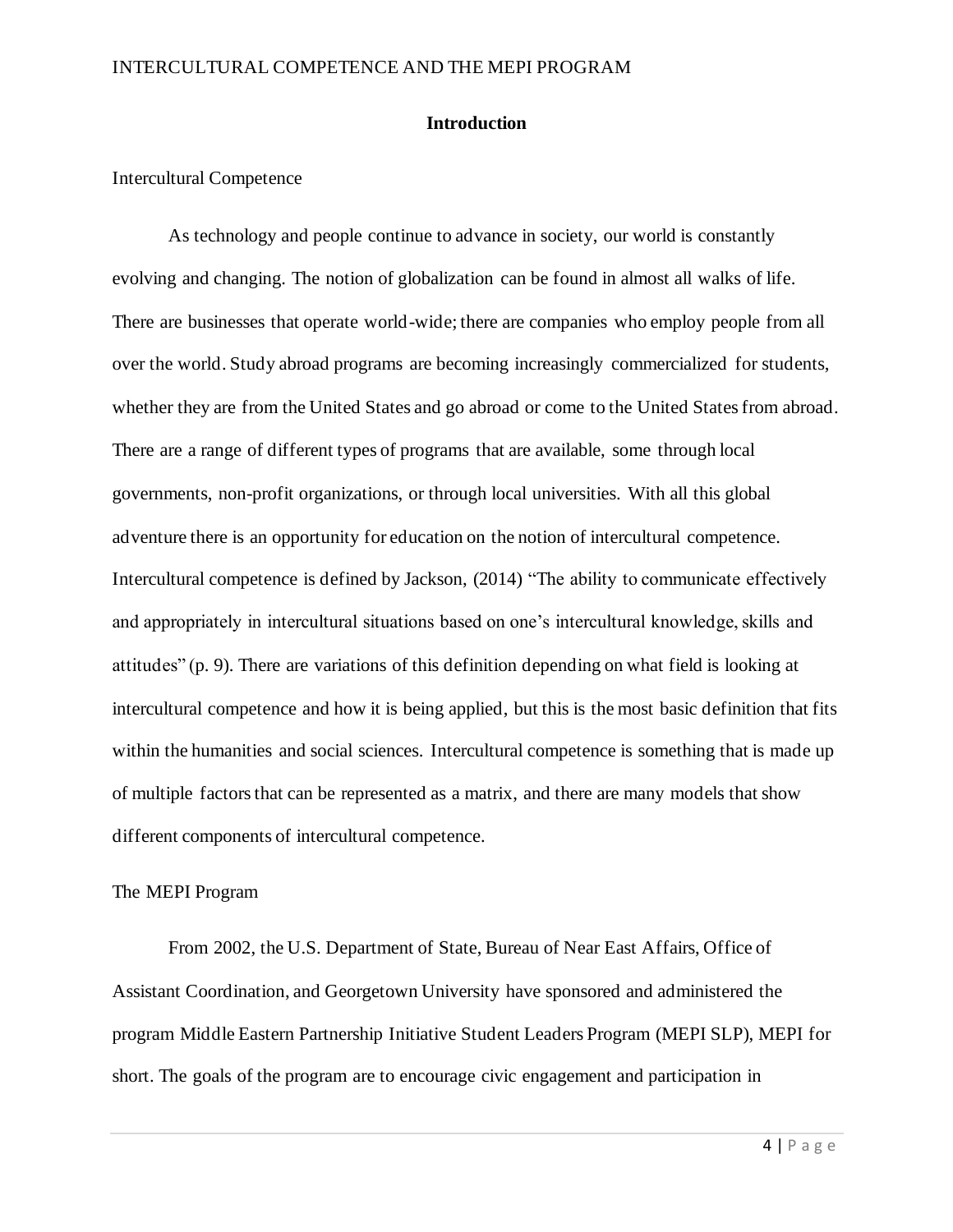communities, leadership abilities such as problem solving and conflict resolution, and soft or smart power skills such as communication, teamwork, interpersonal skills. (2018) The skills they learn from this program will allow them to successfully implement a community engagement project in their home countries upon returning from their five-week intensive immersion program. 60 student leaders are chosen from the Middle East North Africa and Southeast Asia (MENASA) region to come to the United States where they are divided between four partner universities across the country; currently the participating universities are Georgetown, University of Delaware, Montana State University and Portland State University. I was working as a Resident Program Assistant for the Portland Student Leaders, therefore most of the information I draw from pertains specifically to Portland and the general paperwork from the U.S. Department of State. Each week the Student Leaders took classes on different subjects: the first week was spent learning about conflict resolution tactics; the second week was community leadership which prepared them for the third week where the Student Leaders participated in a volunteer externship in the Portland area, and the last week was spent learning about comparative democratic governance. While learning these skills in class, the Student Leaders were also composing their community engagement projects to implement upon returning to their home countries. The skills offered in the classes were there to show them techniques to use when they returned home, and how to manage problems when implementing their projects, or how to be a successful leader to start their projects. Outside of class and program-required activities, the Student Leaders also were participating in cultural activities organized by the RPAs to further instill the concepts that were being taught each week in the classroom. Before the Student Leaders arrived in Portland the three RPAs met with the program coordinator to talk through some of the logistics of how the program should run and to discuss cultural activities related to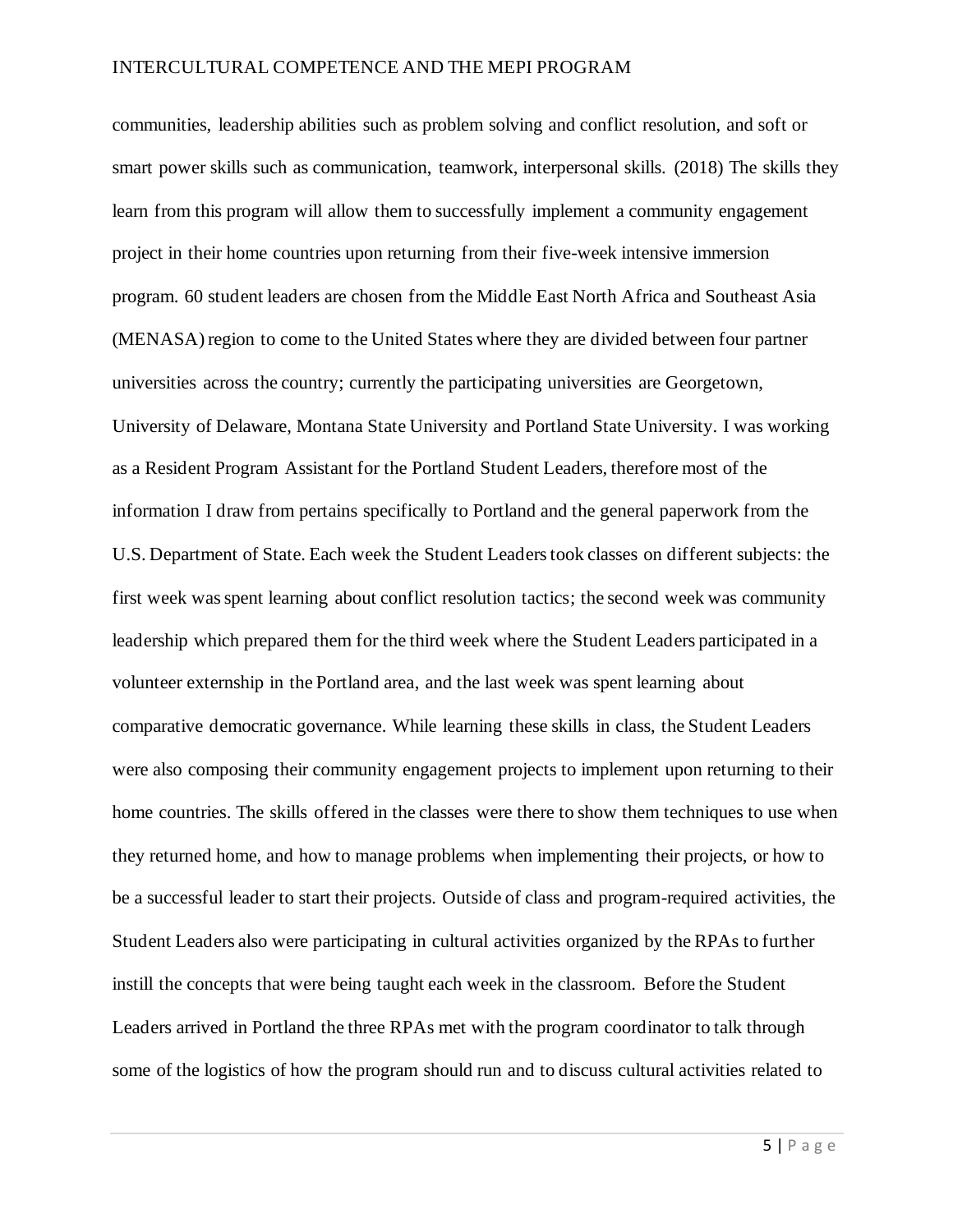how they can improve their knowledge and understanding of the American culture in a leadership role. MEPI was my first real experience directly working with a group of students who were all from another culture, and even within them as a group they come from different cultures. Out of the 15 Student Leaders that were in Portland, they came from 7 separate countries from the Middle East and North Africa: Jordan, Lebanon, Israel, West Bank, Algeria, Tunisia and Morocco.

After MEPI was over, I took a class that was about intercultural communication and competence and after taking that class I was reflecting on my time during MEPI and several actions I took during MEPI, and I connected them to the things I read about in the material of the class of things that can promote positive cross cultural encounters. After this reflection I used what I learned from the class and MEPI and applied it to my own study abroad experience when I spent the spring term of my senior year as an undergraduate in Amman, Jordan. Learning about the customs and goals of welcoming a new culture into yours made my perspective of entering a new culture very interesting, looking at the different things that were done to make this group of students feel welcome in a very unfamiliar country. These experiences led me to take a deeper look at intercultural competence and how it is and can be better utilized in this world.

#### Importance of Intercultural Competence

Intercultural competence is important to study abroad programs, global leadership, internationalization and more because the basis of all these topics is the mixing of different cultures. This can be in a social setting, business setting, or an educational setting, U.S. students travelling abroad for a semester, international students travelling to the United States, global business leaders meeting, or organizations who work around the globe. All these individuals are in search of where the best place is to study their particular specialization, or have their business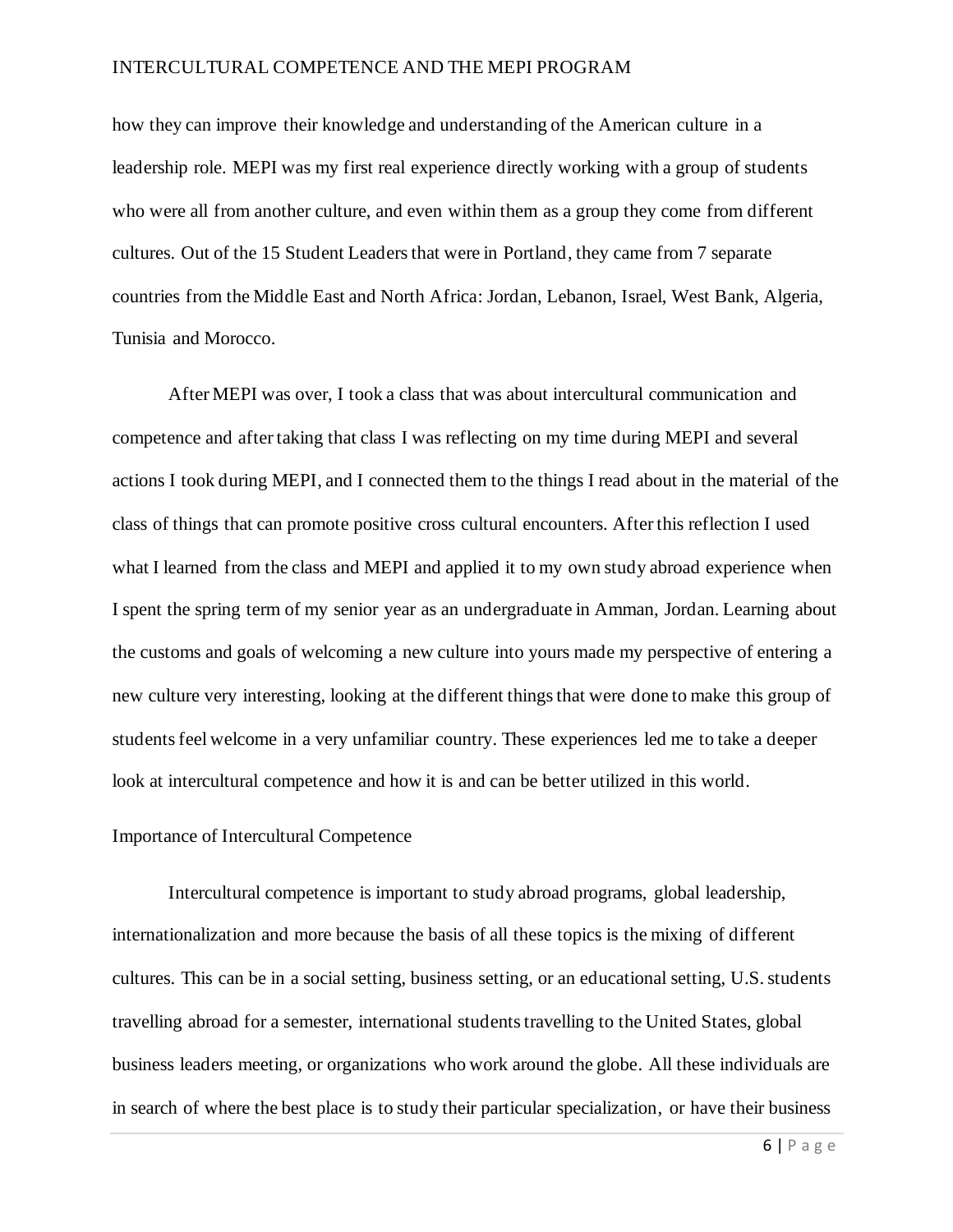be the most successful etc. But before any of these things can be accomplished there needs to be some level of understanding of intercultural competence. One problem that could arise in trying to understand intercultural competence is the vast amount of terms that could all be under the same umbrella as intercultural competence. Hammer, (2015) states:

"Intercultural competence has been identified with a bewildering set of terms, including intercultural sensitivity, cross-cultural effectiveness, intercultural skills, cross-cultural adaptation, global competence, multicultural competence, cross-cultural relations, cultural proficiency, intercultural agility, and even the misnomer cultural intelligence." (p. 483)

Because of the breadth of disciplines operationalizing intercultural competence, it can sometimes be difficult to narrow search terms to measure the presence or absence of intercultural components in training and leadership programs. The formal integration of international competence training into business and study abroad programs can shape outcomes for participants.

Research from the University of Minnesota, Mankato concluded that "There are at least four primary areas in which international education is considered to have an impact: professional role, international perspectives, personal development and intellectual development" (Sandall, 2007, p. 3). This applies not only to students but to teachers as well, those who have students from a different community, or families who host international students. Because intercultural competence can be taught and used by everyone that is why it is important to study it, learn how to effectively teach and implement it into internationally based programs, and know how and when to use those skills as a parent, teacher, student, or friend.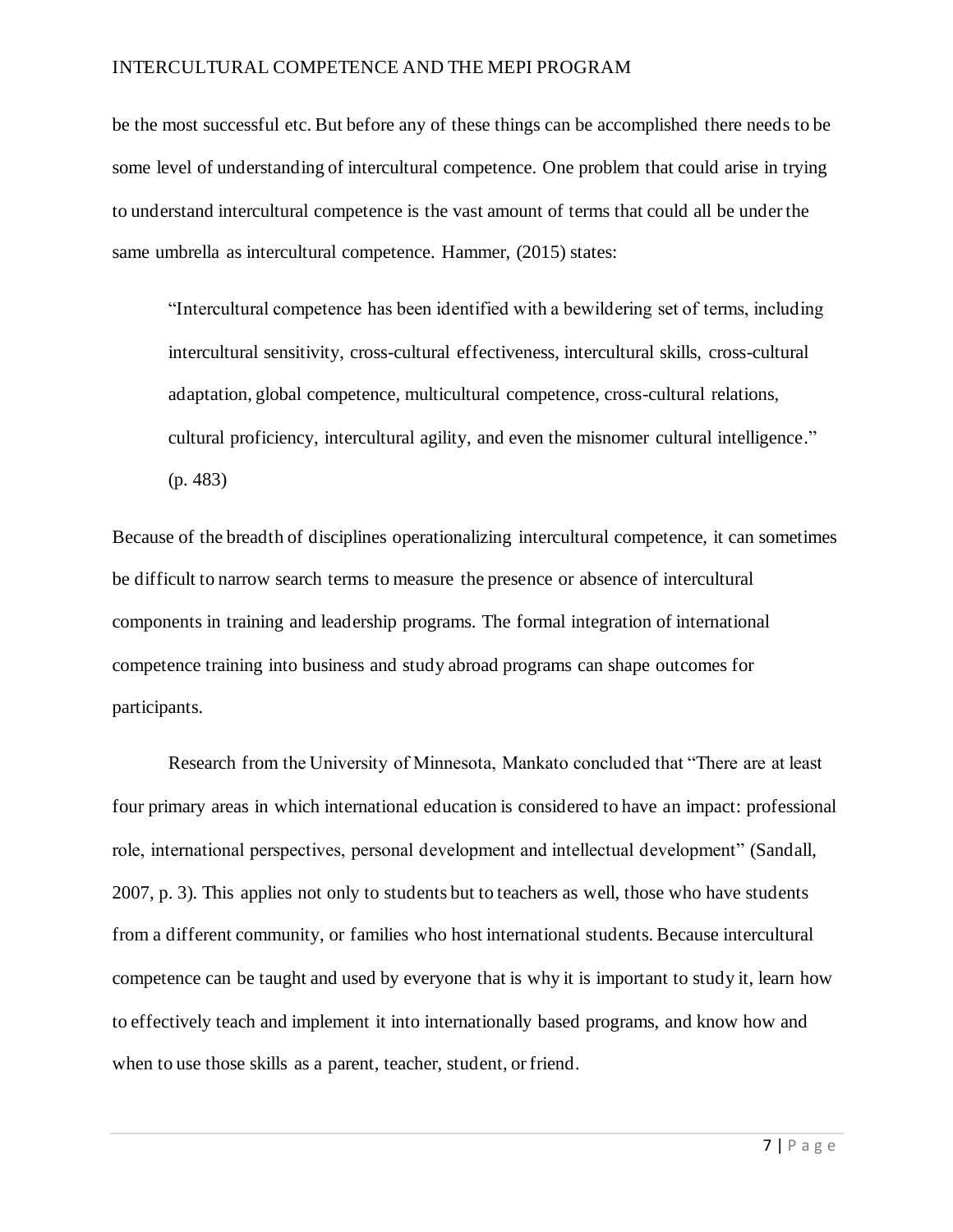### Argument

For this research I am using the Intercultural Knowledge and Competence VALUE Rubric by the Association of American Colleges and Universities (AAC&U, 2009). I am going to be looking at the components that make up intercultural competence using the VALUE rubric. (See Appendix A for full rubric). This rubric breaks down the 6 key components to reaching intercultural competence: Cultural self-awareness, Knowledge of cultural worldview frameworks. Empathy, Verbal and non-verbal communication, Curiosity, and Openness. Each of these components are scaled from 1-4 with 1 being "Benchmark" level, 2 and 3 "Milestones" and 4 "Capstone". This rubric is used as an assessment tool to identify the degree to which students demonstrate competence and knowledge through written and oral work. Using this rubric, I will analyze documents obtained through the MEPI program and from administrative staff of the program to find conceptsthat are in the rubric in the MEPI documents. I have what is labeled the Global Welcome Packet that is distributed to the Student Leaders from the U.S. Department of State and the Student Leaders Program Curriculum Packet that is specific for the Portland State Student Leaders that explains the classes and activities the Student Leaders will be participating in with a comprehensive calendar of the entire schedule. When describing these connections, I will be using my own perspective from participating as an RPA in the program to demonstrate the overtness of the areas of intercultural competence within the program and the events that the program participated in. I will be arguing that the areas of the rubric can be found in the documents and goals of the program, but they are underlying factors, as this program is labeled as an educational program with a community engagement project, not one specifically designed to foster intercultural competence for future global leaders.

### **Literature review**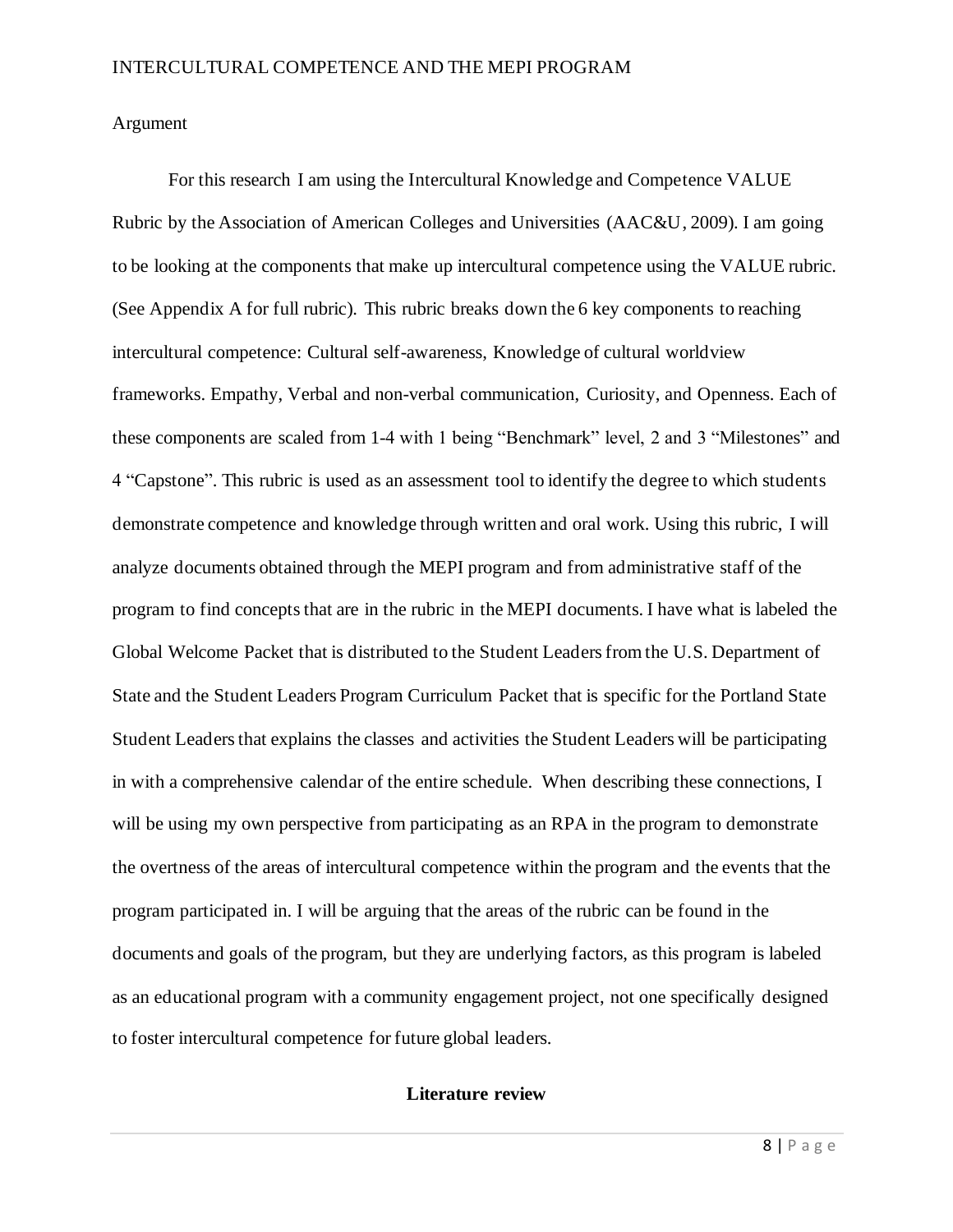#### Commonalities in the Discourse Community

One overarching theme that I found doing my research was the challenge that intercultural competence is hard to define, measure and universally structure (Deardorff, 2009). There are multiple components that make up intercultural competence that are difficult to measure, such as one's level of empathy and curiosity for another culture, whereas something like self-awareness and verbal and non-verbal communication can be quantified similarly to tests in the field of psychology. "This lack of specificity in defining intercultural competence is due presumably to the difficulty of identifying the specific components of this complex concept" (Deardorff, 2006 p. 241). It is difficult to find one definition that can encompass the many factors that contribute to intercultural competence, in addition to agreeing on the factors that are to contribute to the definition. If there is a consensus of a definition, it is impossible to be applied in every context. One definition might be clearer in one region than another, and there are possible cultural factors that can hinder the accuracy of a definition. Additionally, if one desires to define intercultural competence in a way to apply it to an international team of members who are working remotely from their countries using technology as a source of communication, other organizations of the concept may be in order. There is a bigger picture of internationalization that intercultural competence seems to be tangled with. Zeleza, (2012) says:

Perhaps the most succinct and nuanced definition is that provided by Jane Knight who sees internationalization as the "process of integrating an international, intercultural or global dimension into the purpose, functions or delivery of postsecondary education" (p. 2).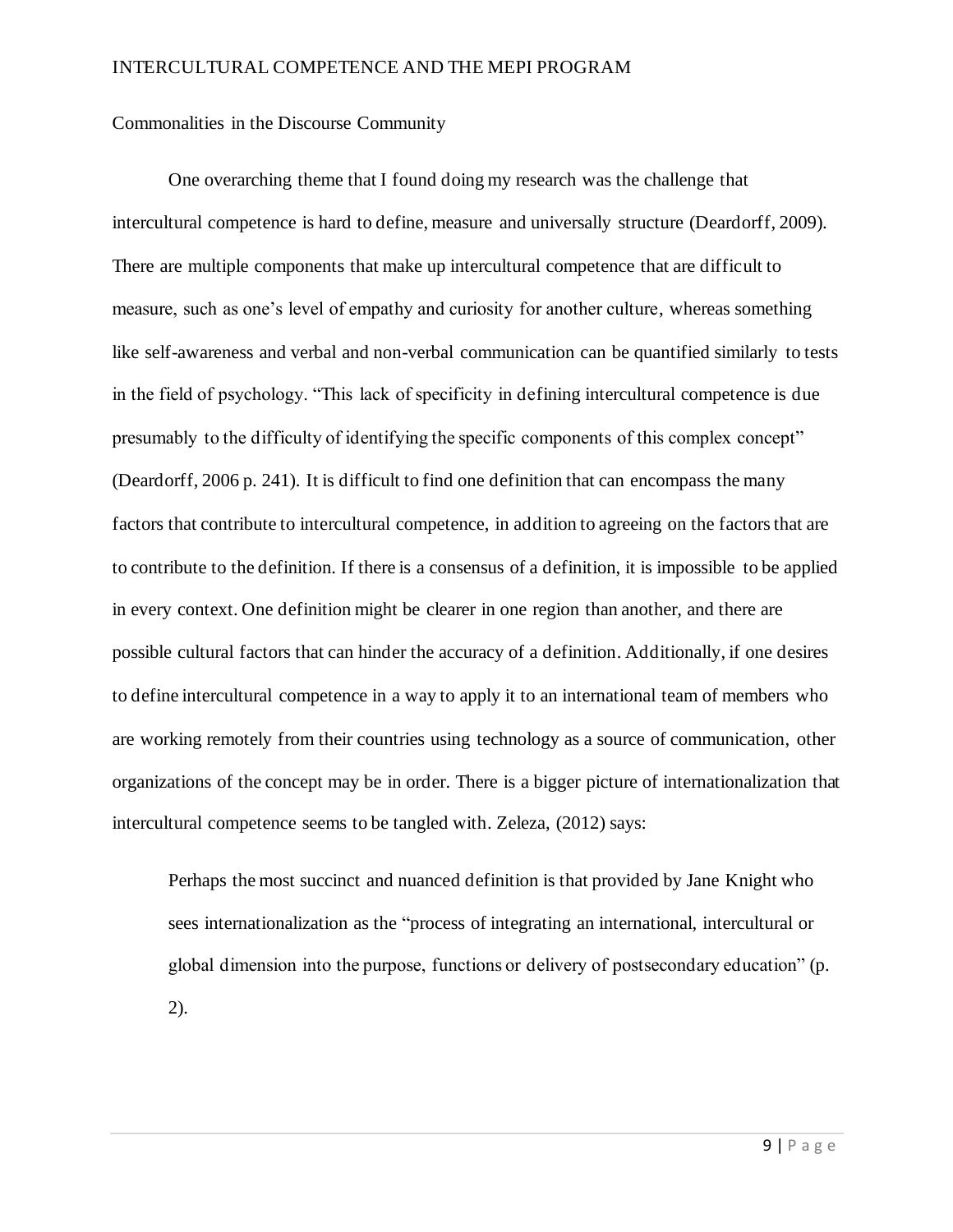The clear difference here is that internationalization is an attempt at integration of cultures where intercultural competence is the ability to communicate and interact respectfully with another culture without trying to change them.

Another theme I noticed in the literature was how the topics of intercultural communication, global leadership, and intercultural competence were all closely knit together, and it was difficult but necessary for me to distinguish the difference. Although verbal and nonverbal communication are factors that contribute to intercultural competence, intercultural communication is focused more on the level of fluency with the native language, understanding the cultural aspects of a language that can make it seem like you are integrating more into their lifestyle and culture (Jackson, 2014). Using media as communication can also impact the way someone can measure intercultural competence. Even within the same language and culture there are messages sent over message boards or texting that can be misunderstood due to interpretation. Video chatting where you can see facial cues and expressions are more helpful in this particular cross-cultural encounter.

Savicki, (2008) suggests that most educators do not have specific training to be able to interact, talk to, and deal with international students, or be an international educator: "The failure of some study abroad students to develop an intercultural or multicultural perspective does not indicate they are dense or defective. Rather it may indicate a lack of adequate teaching and modeling by study abroad program personnel" (2008 p. 344-345). Having adequate knowledge and understanding of how to teach students from another culture, or how to approach professors of the host culture, what is culturally acceptable if you are living in a home stay with a traditional family, knowing even a few of the customs of the host culture can be a major key to understanding intercultural competence. But a similar problem to how to define intercultural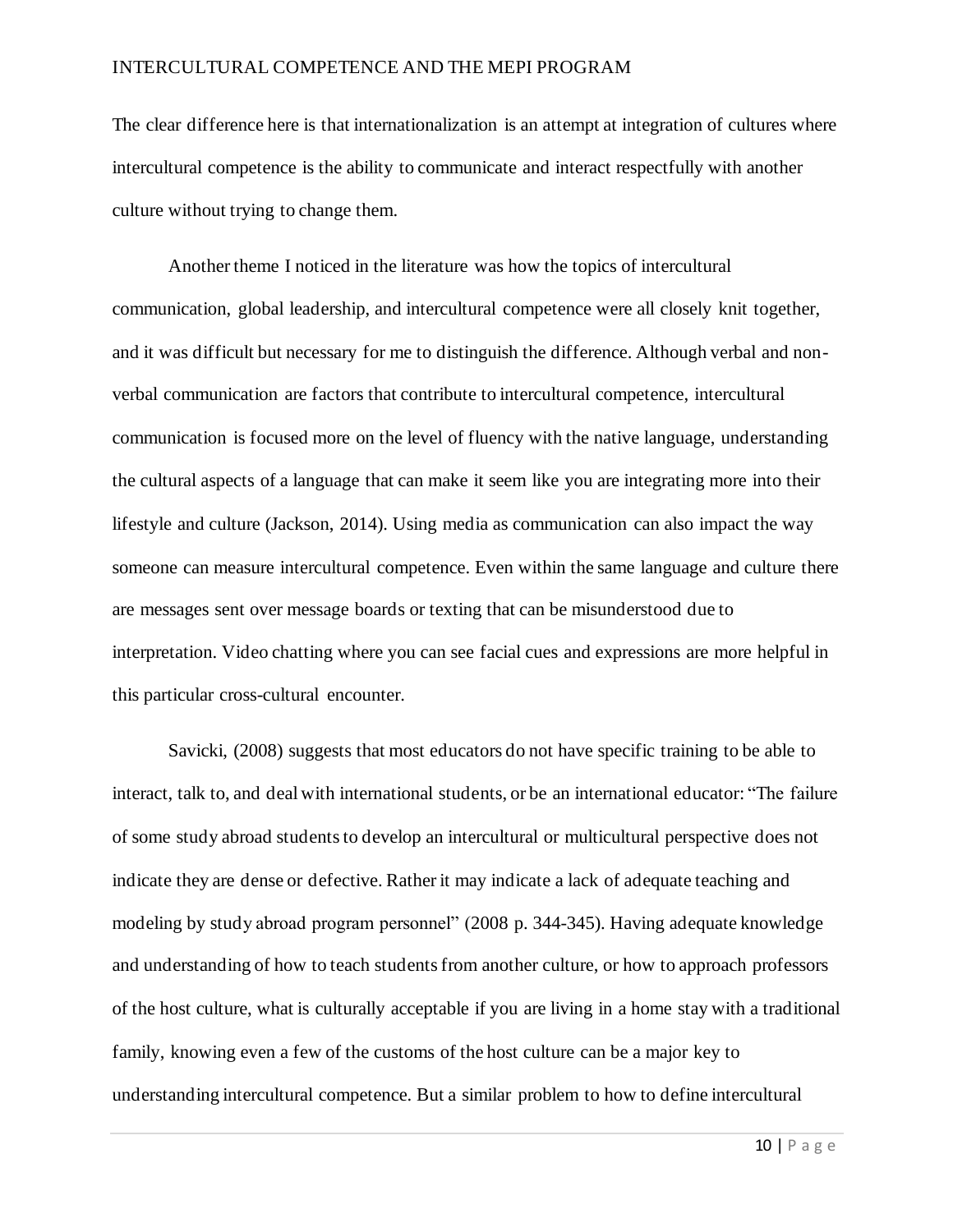competence in a specific field, having a comprehensive orientation for students is also a difficult task for study abroad offices at universities. Every country has its own culture and attempting to bunch every study abroad experience into one oversimplification is negligible. The first impression is a building block of the student's ability of gaining intercultural competence, staying open to learning about the culture, being curious and confident enough to ask questions which are aspects of intercultural competence that the VALUE rubric labels as important components. The last reoccurring theme that was present in the literature was the recommendation to implement post program evaluations to solidify the teachings from the program and maximize the lasting effects of the experience while abroad.

#### **Methods**

#### AAC&U VALUE Rubric

The AAC&U VALUE rubric that I compared the MEPI documents to is used by colleges and universities in the United States to document learning outcomes and give feedback to faculty and staff of programs that are teaching techniques of intercultural competence (AAC&U, 2009). The rubric is made up of six components and measured by levels of success that are labeled with numbers one through four, one "benchmark", two and three "milestones", and four "capstone". Each level of the rubric shows more demonstrations of understanding of the six main components that make up the rubric. The six components are: 1. Cultural self-awareness 2. Knowledge of cultural worldview frameworks 3. Empathy 4. Verbal and non-verbal communication 5. Curiosity and 6. Openness. Labeled with numbers one through six, I systematically combed through the documents obtained from MEPI and labeled each aspect of the program I saw that fit one or multiple components from the rubric and wrote the corresponding number next to it. Once I finished with that, I counted how many times each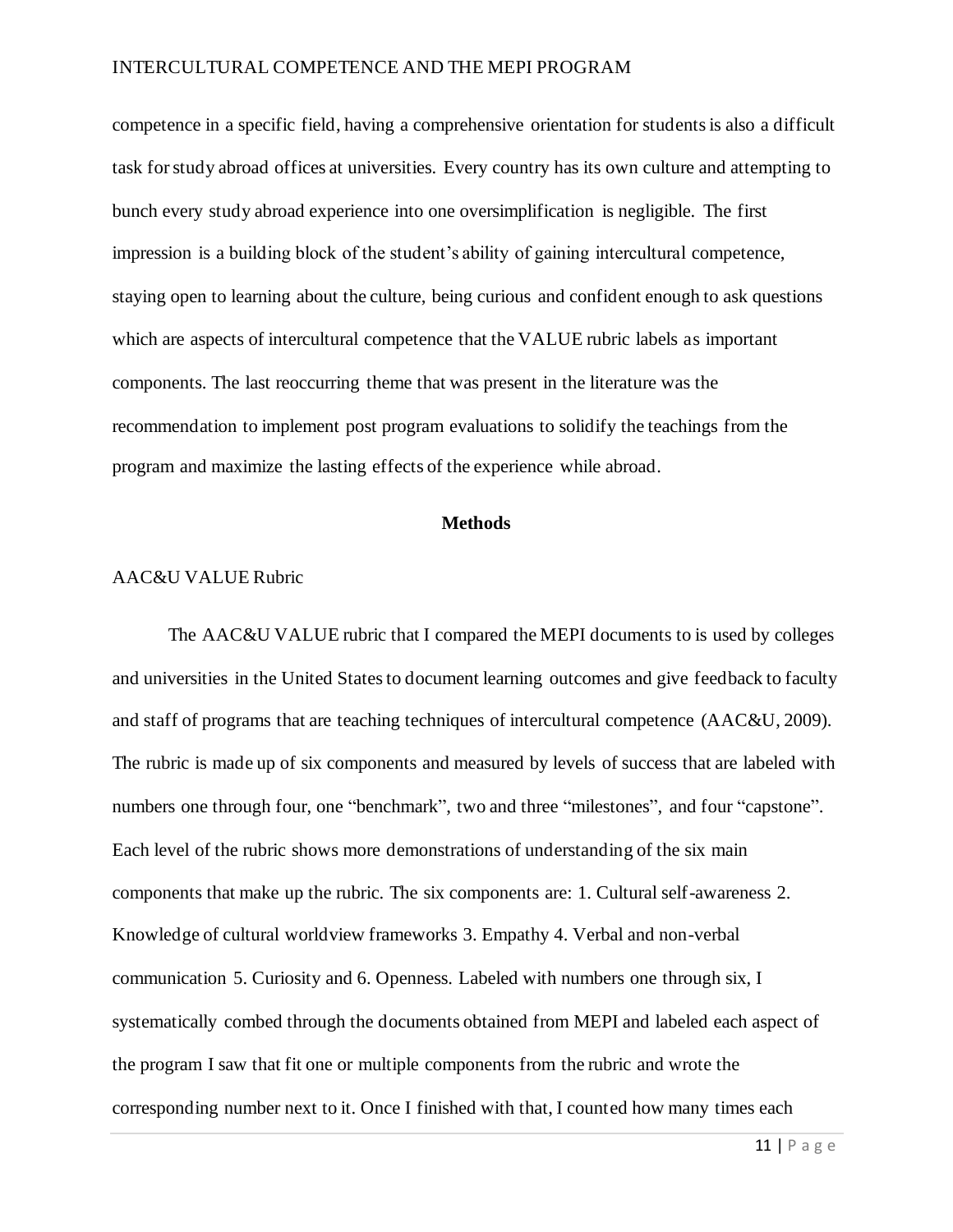component was flagged and put those data points into a table (See Appendix B). I chose the numbers based on the definition of what each component meant; I did not assign a level of success because I feel that is an answer that would differ from student to student in the program and I am strictly looking at the descriptions of classes and activities and then using my perspective of attending the events as an RPA and watching them participate to see if the goals of the activity were being met.

I chose the AAC&U VALUE Rubric because I was familiar with it from a class I took at PSU and I felt that it was comprehensive for the task I was attempting with the MEPI documents. I found the rubric easy to read and understand for how I was applying it to my research. There are several other models of intercultural competence out there to use, but for the focused purposes of looking at the MEPI Program, this VALUE Rubric was simple and easy to use and code with the documents.

#### **Findings**

#### Areas of Rubric found in MEPI Documents

First, I went through the MEPI documents listed in Figure 1. I looked at the Global Welcome Packet that was written for all 60 participating students in the program. It was written by the U.S. Department of State and Georgetown University, the two grantees of the program, and it was distributed to the students and program administrators. Most of the information in the welcome packet is logistical information that the students needed to prepare for their trip here, information about travelling and arriving to the United States, some basic social norms and customs of the U.S., program overviews and expectations, dorm life and staying healthy when surrounded by the same people all day for four weeks straight. Most of the logistical information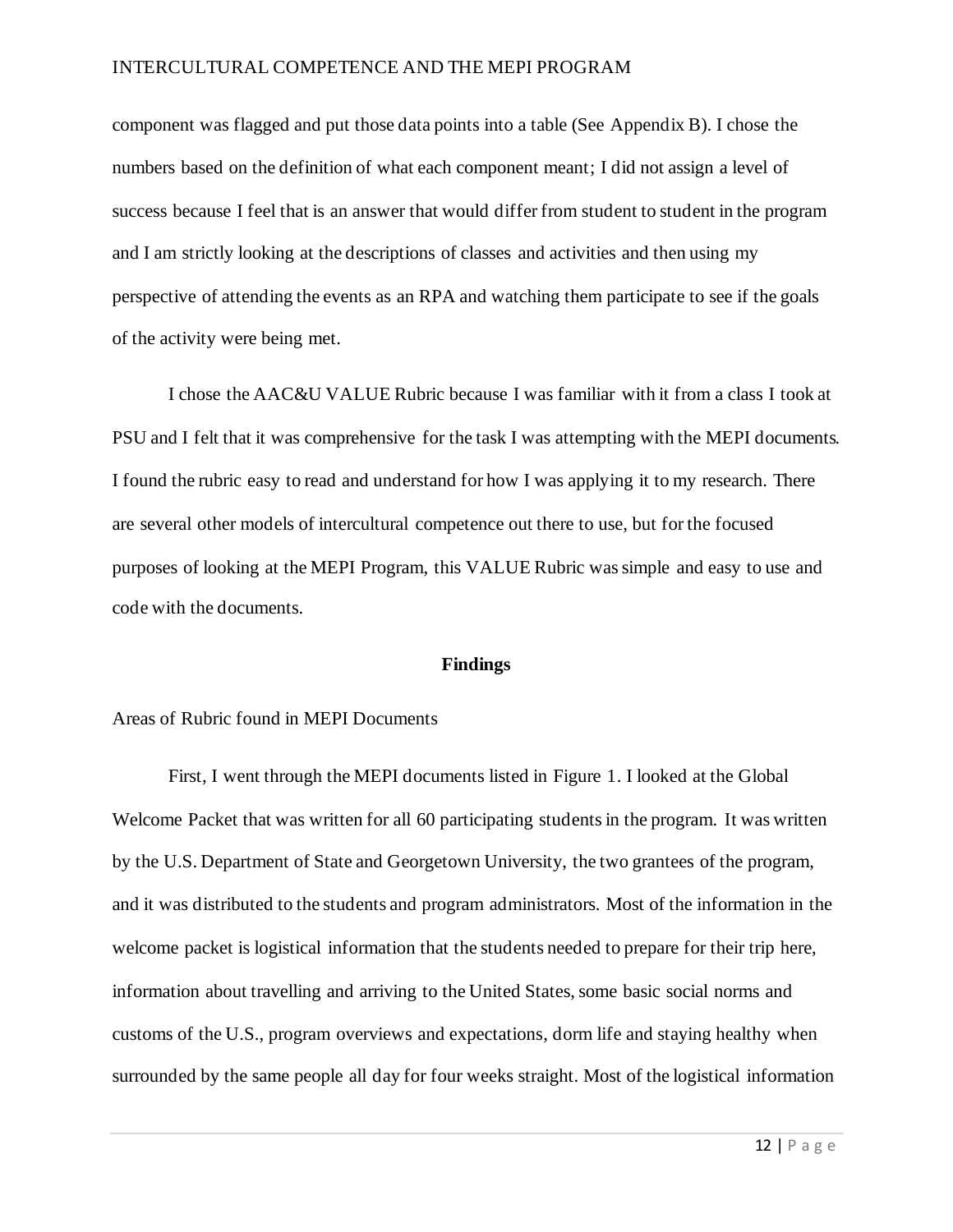does not apply to intercultural competence and the only section I found any comments of intercultural competence practices was in the program expectations: "The cornerstone of a successful program and exchange experience is respect. Respect means treating people with kindness and understanding" (2018, p. 7). This fell under the third component, empathy. The second comment found stated "As Student Leaders, we expect you to respect everyone involved with the program – including students, staff, faculty and guest speakers – regardless of race, religion, nationality, gender, age, or any other attribute" (2018, p. 7). This I labeled as falling under categories 1- cultural self-awareness, 2- knowledge of cultural worldview frameworks, 3 empathy, and 6- openness. I chose these four components because as the RPA I saw the Student Leaders interacting with each other and the RPA team with respect even after weeks of spending our entire time together, which I know can be difficult for people depending on their personality types and how easily they are overwhelmed. This level of respect directly relates to the definition from the Rubric of empathy: "Ability to act in a supportive manner that recognizes the feelings of another cultural group" (AAC&U, 2009). I witnessed the overflowing amount of respect that they showed for program staff, the faculty teaching their classes and all the other program affiliates we encountered in our activities and I could see them understanding that every activity and person they are conversing with was an opportunity to learn something new, or learn about other people's perspectives. One particular time, there was an event where PSU students were volunteering with the MEPI Student Leaders at a local Portland farm and there was a moment where two Student Leaders were speaking with a gentleman who was Native American and they were so involved in the conversation, if the group wouldn't of had to move to another station they could have spent the entire day asking questions and comparing experiences with this gentleman. What stood out to me was the knowledge the Student Leaders had about Native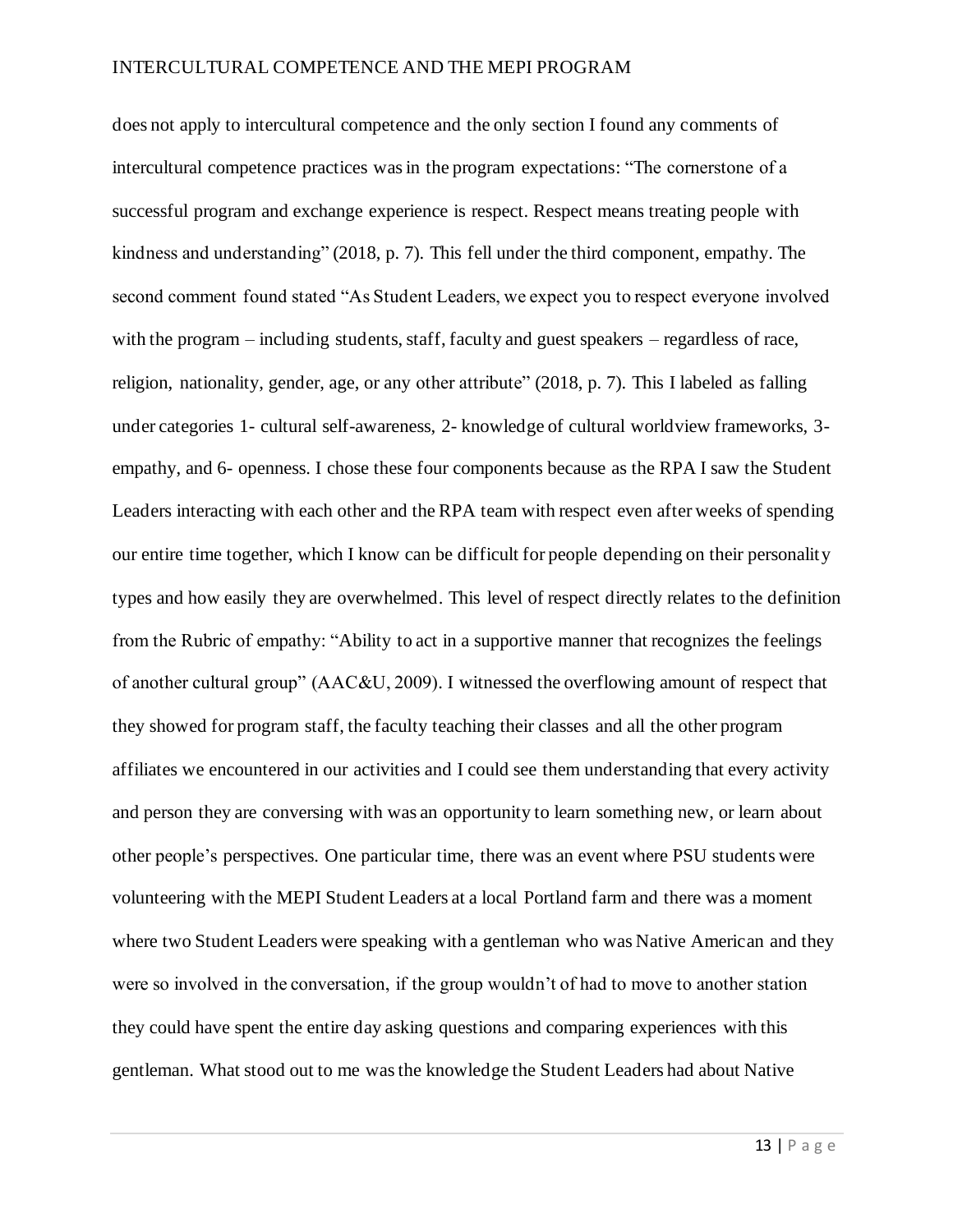Americans helped them formulate the questions they were asking and how respectful they were of the boundaries the gentleman had of his knowledge or how comfortable he was talking about his heritage. As for the rest of the welcome packet I did not find any specific comments that I could attribute to intercultural competence.

The second document I looked at was the Student Leaders Program Curriculum *Peacebuilding, Community Leadership, Democracy, and Project Management* for Portland State University (See Appendix C for complete coded document). This was a document explaining in much more detail, a mini syllabus for each, the three classes the students would attend, conflict resolution, community leadership and democratic institutions. Then there were descriptions of what is expected for the community engagement project they were building, the goals they learned from the Portland Art Museum, the three-day community service externship, and the community-based learning events. After that there is a short section of student responsibilities with a comprehensive program calendar at the end. Some of the comments I flagged could be considered overlap because the first comment flagged was in the initial description of the class or activity, but in the calendar, I flagged it again where it gave more specific details of the class or activity. I did not record the number of repeated flags, where initially it was flagged in the description then again in the calendar, because both types of comments fell under multiple categories in the rubric.

In Appendix B, there is a table citing all the comments that I flagged as possible components of intercultural competence from each of the documents. Also, Appendix C shows examples of where I coded the descriptions and the details in the calendar.

Commonalities and differences found in MEPI documents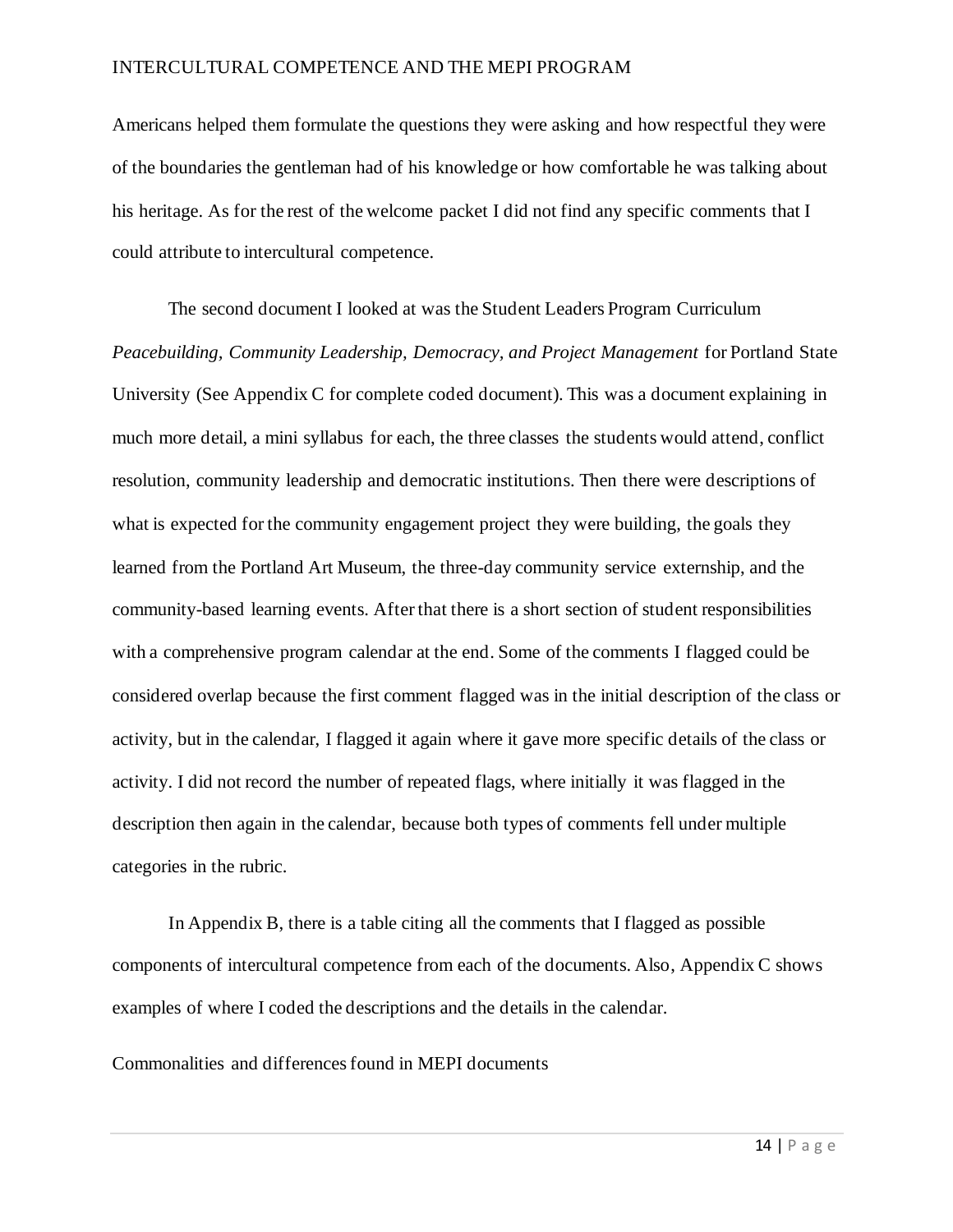It was surprising that the Global Welcome Packet had only two comments that I flagged that were overt descriptions of components of intercultural competence. Most of the packet was descriptions of cultural norms, types of people the Student Leaders might run into, and the diversity of this country and its regions. But the small section that I did flag comments from was what the U.S. Department of State and Georgetown agreed on the expectations of the program for the students. Another document, the Student Leaders Program Curriculum shadows the expectations section of the welcome packet describing in detail how the three classes, the community externship, the community engagement project and cultural activities would reach their program goals.

When coding the Curriculum packet, I found an even number of flagged comments, 20 recordings each, for the components of *knowledge of cultural worldview frameworks* and *curiosity.* I think these two components could have a lot of overlap because if there is something that students do not understand the solution would be to ask questions. I saw that Student Leaders had no hesitation with asking questions and the answers usually fostered more questions. There were also two instances where only certain times in the activity that I thought could be attributed to components of intercultural competence. For example, MEPI partnered with the Portland Art Museum where we had three different activities over the course of the program with them. The partnership was based on the galleries they had set up at the time that were focused on how art can portray and support social change. The coordinator from the museum was supposed to tie the art work to what the students were learning in class, which is why I labeled it as promoting components 5 and 6, curiosity and openness, from the rubric, but witnessing the interactions of the students in the museum I would argue that they displayed more of components 3 and 4, empathy and verbal and non-verbal communication. Some of the art work depicted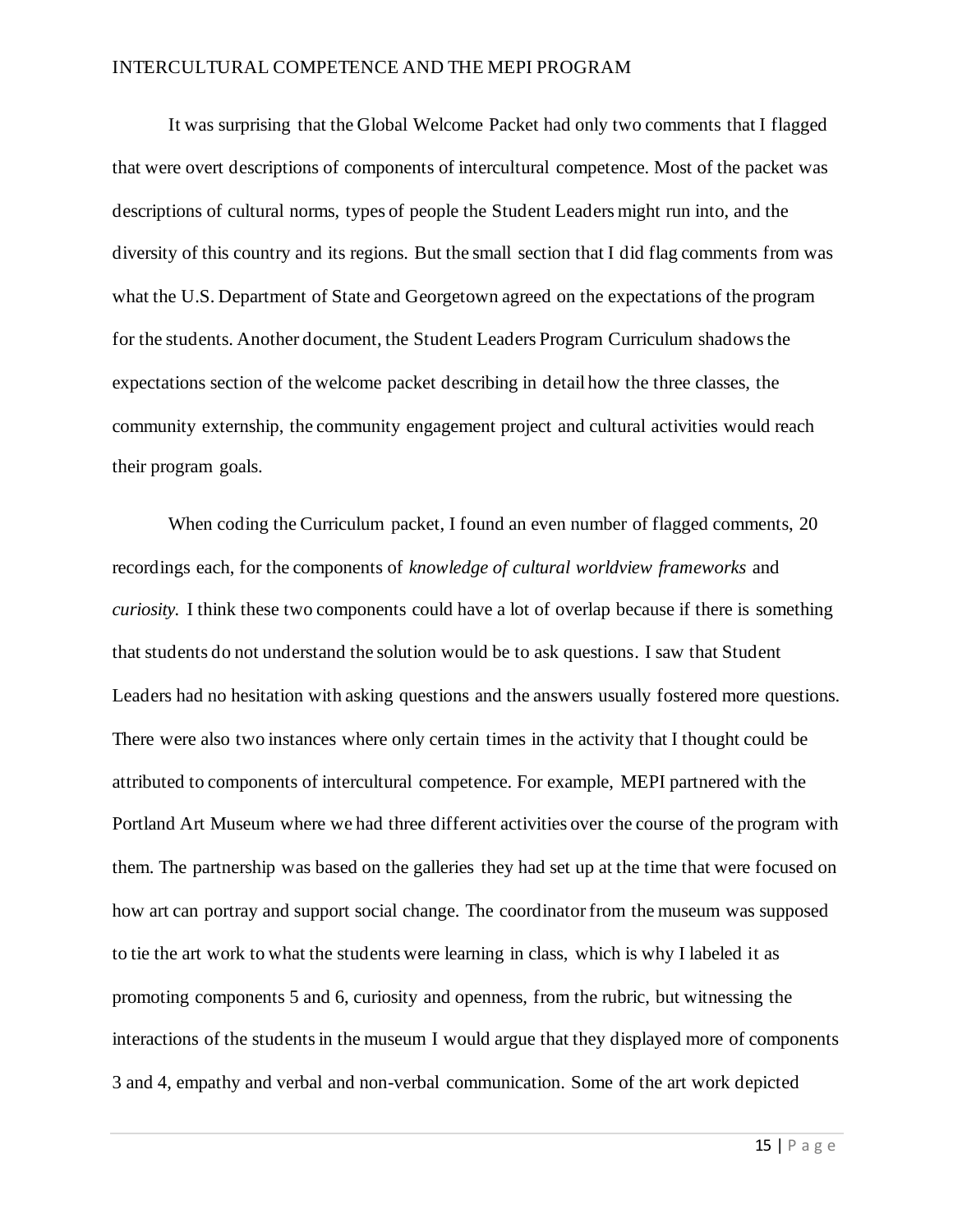Native Americans and the Student Leaders were fascinated by that community of people and their history and we stayed in this small section of the museum for almost an hour and a half before the facilitator finally had to stop the questions and move on to the next section, as they were fascinated by the art work showing scenes of battle, traditional clothing, and tools that they used. But to say that this was an unmet goal of the program would be not completely accurate because the Student Leaders were very curious about the culture, but they never tied it back to social change, or leadership or conflict resolution. And the goal was to tie the art and social change to their learnings from the two classes and there was a slight disconnect with pairing those two.

### **Conclusion**

Overtness of Intercultural Competence Trainings in the MEPI Program

In all the paperwork that I have from the MEPI Program, and from what I was told by faculty and staff of the program, MEPI is an educational program whose purpose is to foster relationships between MENA region Student Leaders and the United States where they were taught about conflict resolution, community leadership, and democratic institutions so they can successfully implement their community engagement projects in their home countries and promote civic engagement from their peers. But if you look closer at the teachings and activities you see many places where components of intercultural competence trainings are found in the program when you have the correct guide to help you find them. The components that I flagged were based more from my experiences as an RPA then the written descriptions and goals from the paperwork and more from seeing the Student Leaders experience the classes and activities and then reviewing their experiences and picking out the components from the rubric that I saw come to fruition. This leads me to the conclusion that intercultural competence is not an overt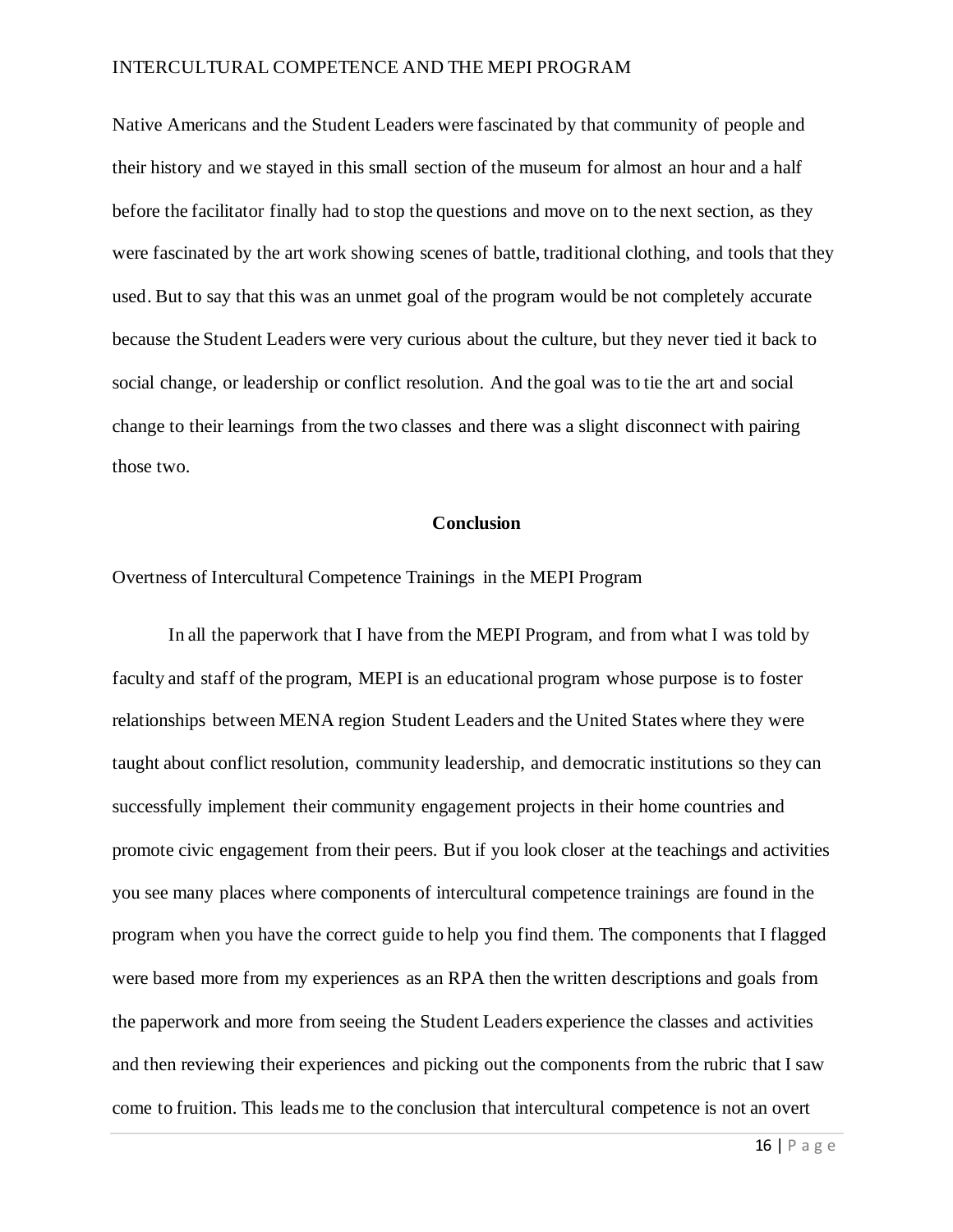training that is built in to the MEPI program. If in the future the program wanted to implement more overt teachings of intercultural competence, they would need to build off the underlying factors of the program and make their presence more known and understood by the students.

A personal goal of mine was that I wanted to show them how I lived and what traditions I had with my family. I wanted them to feel welcome when they arrived because I have previous experience moving to a new place and it can be overwhelming. I decorated their doors with their names and images of things that they studied or activities we were doing during their stay and each week I added a new picture. I also worked with my mom and grandmother and made each of them a tie blanket to use and have as a lasting memory to bring home. A tradition in my family that is very valuable to us is eating together, so I volunteered to work with another RPA to make them some type of breakfast every morning so they are ready to go for the day, they are properly taken care of so they can focus on class instead of being hungry. I think that eating and starting the day together really brought everyone closer and gave them all a spot to hang out and get to know one another and even us as RPAs. I think the extra effort I put in for those 15 students made a lasting impression on them and when I took a semester to study abroad in Jordan we had a mini MEPI reunion and it was so great to hear them tell stories of their time in Portland and how much they all appreciated the things that not only I did but us as an RPA team did. How could the Intercultural Competence in the MEPI Program be implemented

The first step into implementing more intercultural competence training into the MEPI program would be to look at the Global Welcome packet. The Global Welcome packet document leaves a huge gap for improvement where they could have had a pre-departure Q&A with the students to go over or clarify any of the concerns or confusions that came from reading the welcome packet. There are many technological options to do this, there are programs that global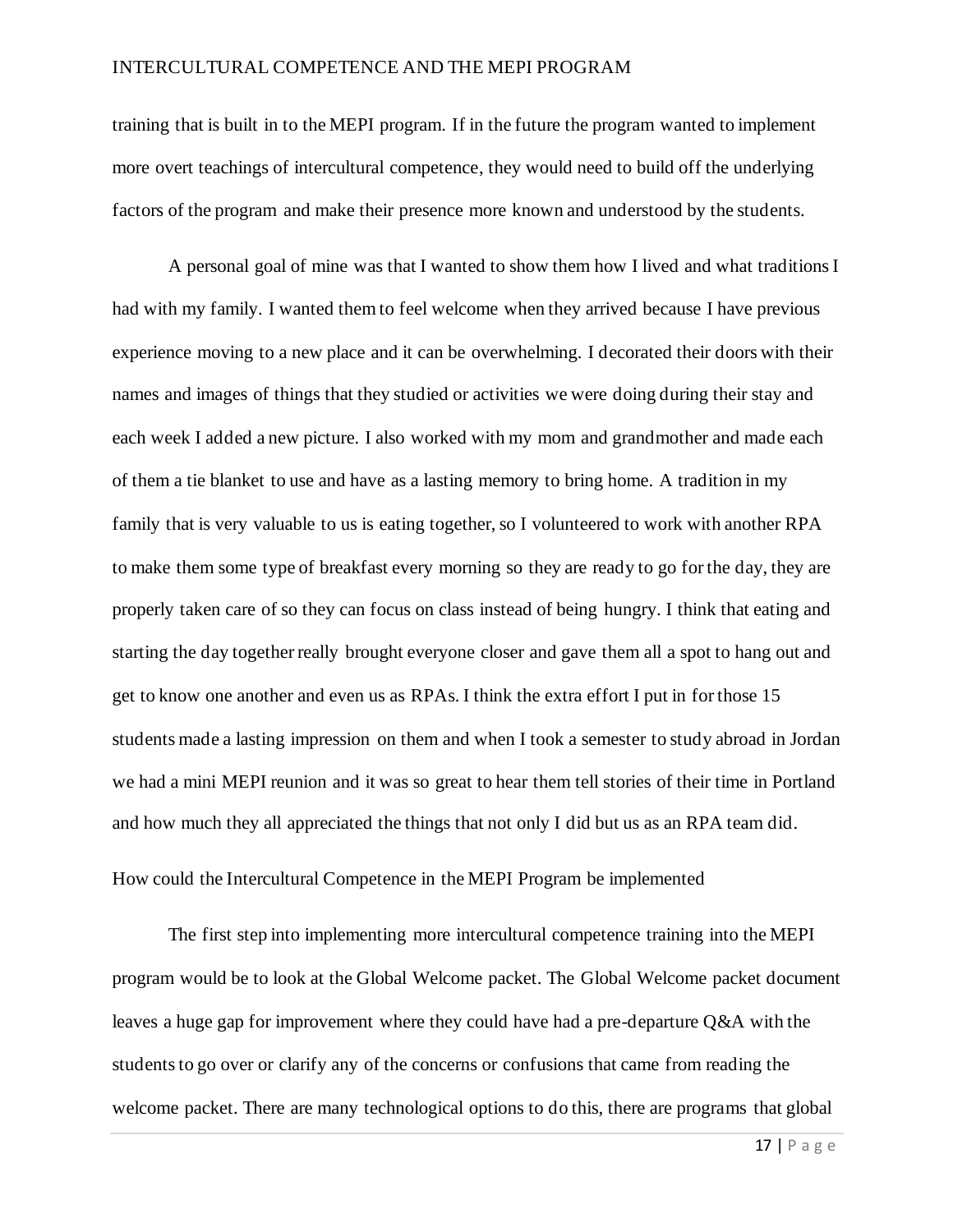companies use for meetings with international clients and employees for meetings, the students could all log on and ask questions or voice concerns to staff from Georgetown or the U.S. Department of State after they read through the welcome packet.

Another step the program could take is having a regimented schedule of meetings with RPAs and the Student Leaders to debrief from the activities and classes of the week and show how the things that they learned that week could be used to strengthen or develop intercultural competence. While I was an RPA we wanted to have weekly check in meetings to see how the students were feeling about classes and activities and we found that because we didn't schedule them that we never found a good time to gather all the students together to talk about the week. We had only one meeting before things got too overwhelming. Although I feel like us as the RPA team did not prepare well enough for the meeting to be successful in debriefing them for the week and I think that also contributed to the fact that we did not have another meeting.

Lastly, around six months after the program is completed there is an event called the Accelerator Workshop that is held somewhere in the MENA region where the students come back together to talk about their projects and the program. That is data that I could add to fully do a comprehensive overview of this program from start to finish. In previous years the Accelerator Workshop was open to all Student Leaders to attend but in 2018 the U.S. Department of State changed the rules and the Student Leaders had to apply and show progress on their community engagement projects to be accepted to attend. It would be interesting to compare the data from the surveys from previous years where everyone attended the workshop to the current years where they must apply to see if the motivation to make a successful project is different. I am unaware of any repercussions of not implementing their community engagement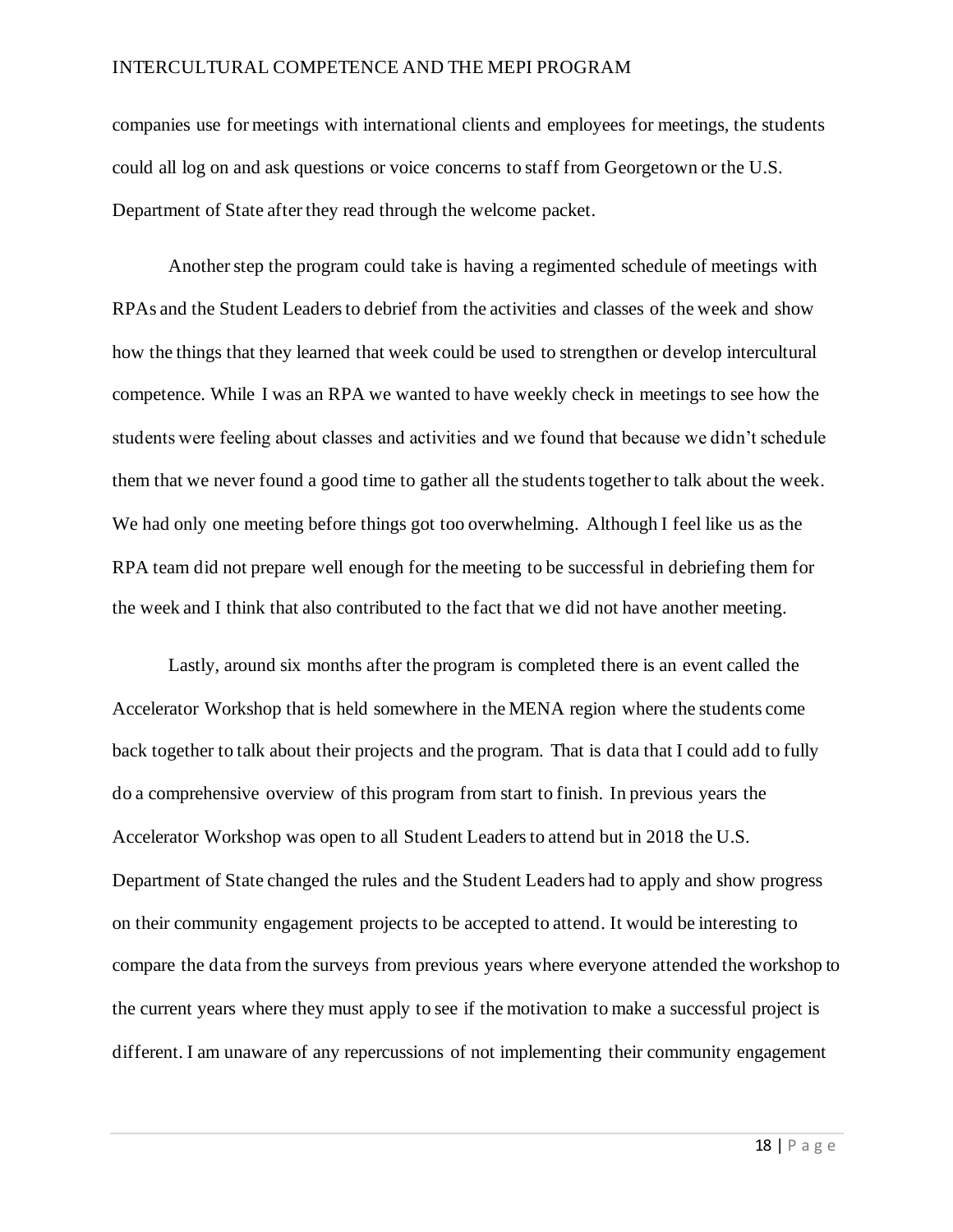projects upon returning to their home countries, and if this is the case what is keeping them from treating the program as a vacation rather than an education.

#### Further Research

As stated above, if I were to continue this research, I would ask to have access to the information from the Accelerator Workshop and see if that could parallel as a post-program evaluation that would show more information on the success of teachings of intercultural competence. I would then try and build a template to use where other types of study abroad programs could be tested to find out if they have aspects of the program that could be enhanced by plugging in teachings of intercultural competence to further foster relationships between the host country and the students travelling there. A review of the literature showed that there needs to be more studies done on programs to find places where they can more overtly promote intercultural competence, and it is left as a missed opportunity for global leadership to emerge more predominately in our world.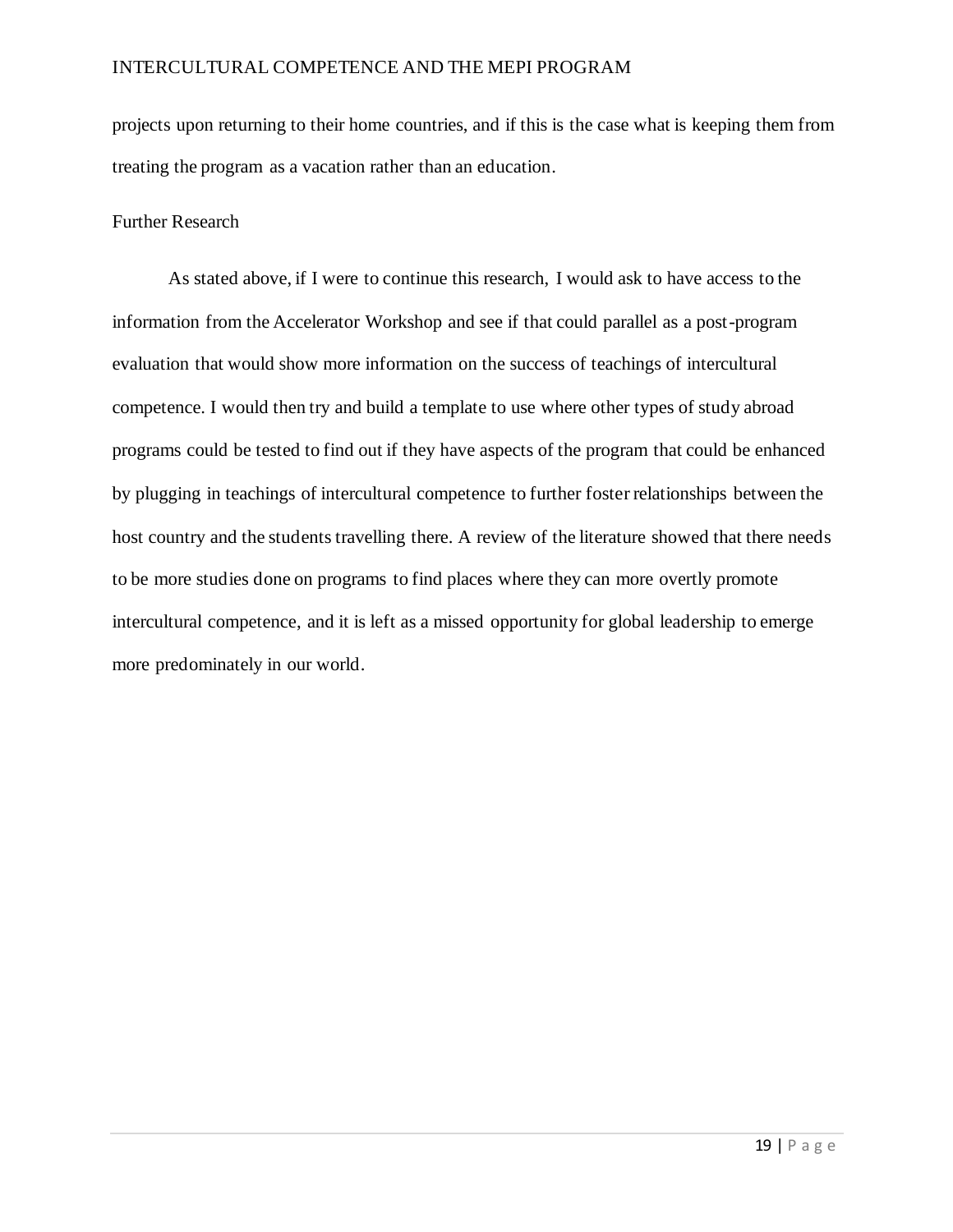### **References**

- Association of American Colleges and Universities (AAC&U). (2009). *Intercultural knowledge and competence VALUE rubric.*
- Deardorff, D. (2006). Identification and Assessment of Intercultural Competence as a Student Outcome of Internationalization. *Journal of Studies in International Education*, 241-266.
- Deardorff, D. (2009). *The SAGE Handbook of Intercultural Competence.* Thousand Oaks: SAGE Publications Inc.
- Global Welcome Packet (2018)
- Hammer, M. R. (2015). The SAGE Handbook of Intercultural Competence Development. In D. Deardorff, *Intercultural Competence Development* (pp. 483-486). Thousand Oaks: SAGE Publications Inc.
- Jackson, J. (2014). *Introducing Language and Intercultural Communication.* New York: Routledge.
- Oleksiyenko, A. (2013). Organizational Legitimacy of International Research Collaborations: Crossing Boundaries int he Middle East. *Minerva*, 49-69.
- Sandall, E. (2007). Impact of International Education Experiences on the Undergraduate Students. *ResearchGate*, 1-17.
- Savicki, V. (2008). *Developing Intercultural Competence and Trasnformation.* Sterling: Stylus.
- Schnabel, D., Kelava, A., & van de Vijver, F. J. (2016). The Effects of Using Collaborative Assessment with Students Going Abroad: Intercultural Competence Development, Self-Understanding, Self-Confidence, and Stages of Change. *Journal of College Student Development*, 79-94.
- Student Leaders Program and Curriculum (2018)
- Tubbs, S., & Schulz, E. (2006). Exploring a Taxonomy of Global Leadership Competencies and Meta-competencies. *The Journal of American Academy of Business, Cambridge*, 29-34.
- Zeleza, P. T. (2012). *Internationalization in Higher Education: Opportunities and Challenges for the Knowledge Project in the Global South.* Maputo: Southern African Regional Universities Association.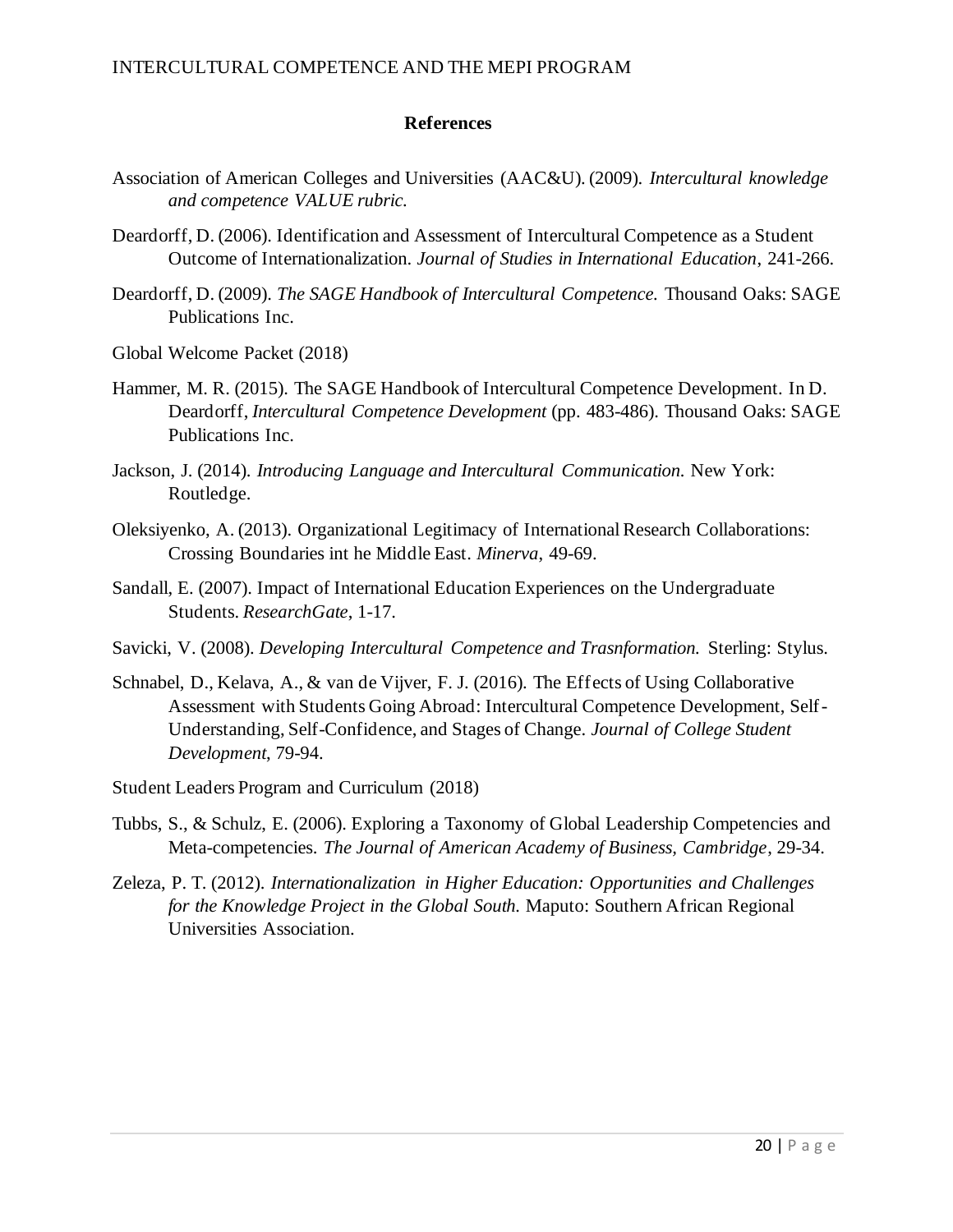| <b>Documents</b>                                                    | <b>Distributed to MEPI</b><br><b>Staff</b> | <b>Distributed to MEPI</b><br><b>Student Leaders</b> | <b>Information about</b><br>U.S. Dept. of State or<br><b>Portland State</b> |
|---------------------------------------------------------------------|--------------------------------------------|------------------------------------------------------|-----------------------------------------------------------------------------|
| <b>Global Welcome</b><br><b>Packet</b>                              | <b>Yes</b>                                 | Yes                                                  | <b>U.S. Dept. of State</b>                                                  |
| <b>Student Leaders</b><br><b>Program Curriculum</b><br>and Calendar | <b>Yes</b>                                 | Yes                                                  | <b>Portland State</b>                                                       |

**Figure 1**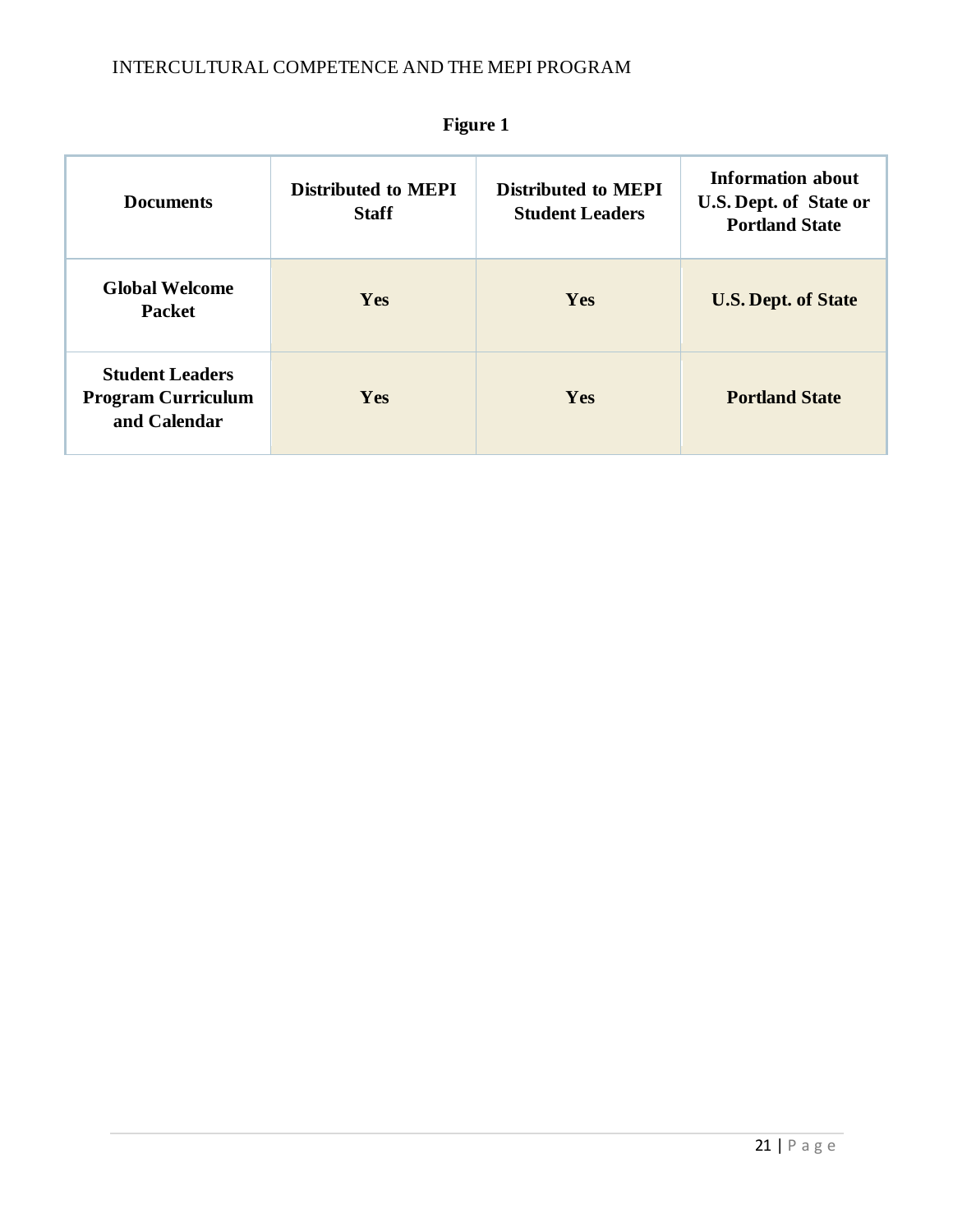### **Appendix A**

### **Intercultural Knowledge and Competence VALUE Rubric**

#### **INTERCULTURAL KNOWLEDGE AND COMPETENCE VALUE RUBRIC for more information, please contact value@aacu.org**

The VALUE rubrics were developed by teams of faculty experts representing colleges and universities across the United States through a process that examined many existing campus rubrics and related documents for each learning outcome and incorporated additional feedback from faculty. The rubrics articulate fundamental criteria for each learning outcome, with performance descriptors demonstrating progressively more sophisticated levels of attainment. The rubrics are intended for institutional-level use in evaluating and discussing student learning, not for grading. The core expectations articulated in all 15 of the VALUE rubrics can and should be translated into the language of individual campuses, disciplines, and even courses. The utility of the VALUE rubrics is to position learning at all undergraduate levels within a basic framework of expectations such that evidence of learning can by shared nationally through a common dialog and understanding of student success.

#### Definition

Intercultural Knowledge and Competence is "a set of cognitive, affective, and behavioral skills and characteristics that support effective and appropriate interaction in a variety of cultural contexts." (Bennett, J. M. 2008. Transformative training: Designing programs for culture learning. In Contemporary leadership and intercultural competence: Understanding and utilizing cultural diversity to build successful o rganizations, ed. M. A. Moodian, 95-110. Thousand Oaks, CA: Sage.)

#### Framing Language

The call to integrate intercultural knowledge and competence into the heart of education is an imperative born of seeing ourselves as members of a world community, knowing that we share the future with others. Beyond mere exposure to culturally different o thers, the campus community requires the capacity to: meaningfully engage those others, place social justice in historical and political context, and put culture at the core of transformative learning. The intercultural knowledge and competence rubric suggests a systematic way to measure our capacity to identify our own cultural patterns, compare and contrast them with others, and adapt empathically and flexibly to unfamiliar ways of being. The levels of this rubric are informed in part by M. Bennett's Developmental Model of Intercultural Sensitivity (Bennett, M.J. 1993. Towards ethnorelativism: A developmental model of intercultural sensitivity. In Education for the intercultural experience, ed. R. M. Paige, 22-71. Yarmouth, ME: Intercultural Press). In addition, the criteria in this rubric are informed in part by D.K. Deardorff's intercultural framework which is the first research-based consensus model of intercultural competence (Deardorff, D.K. 2006. The identification and assessment of intercultural competence as a student outcome of internationalization. Journal of Studies in International Education 10(3): 241-266). It is also important to understand that intercultural knowledge and competence is more complex than what is reflected in this rubric. This rubric identifies six of the key components of intercultural knowledge and competence, but there are other components as identified in the Deardorff model and in other research.

#### Glossary

The definitions that follow were developed to clarify terms and concepts used in this rubric only.

• Culture: All knowledge and values shared by a group.

• Cultural rules and biases: Boundaries within which an individual operates in order to feel a sense of belonging to a society or group, based on the values shared by that society or group.

• Empathy: "Empathy is the imaginary participation in another person's experience, including emotional and intellectual dimensions, by imagining his or her perspective (not by assuming the person's position)". Bennett, J. 1998. Transition shock: Putting culture shock in perspective. In Basic concepts of intercultural communication, ed. M. Bennett, 215-224. Yarmouth, ME: Intercultural Press.

• Intercultural experience: The experience of an interaction with an individual or groups of people whose culture is different from your own. • Intercultural/cultural differences: The differences in rules, behaviors, communication and biases, based on cultural values that are different from one's own culture.

• Suspends judgment in valuing their interactions with culturally different others: Postpones assessment or evaluation (positive or negative) of interactions with people culturally different from one self. Disconnecting from the process of automatic judgment and taking time to reflect on possibly multiple meanings.

• Worldview: Worldview is the cognitive and affective lens through which people construe their experiences and make sense of the world around them.

#### **INTERCULTURAL KNOWLEDGE AND COMPETENCE VALUE RUBRIC for more information, please contact value@aacu.org**

#### Definition

Intercultural Knowledge and Competence is "a set of cognitive, affective, and behavioral skills and characteristics that support effective and appropriate interaction in a variety of cultural contexts." (Bennett, J. M. 2008. Transformative training: Designing programs for culture learning.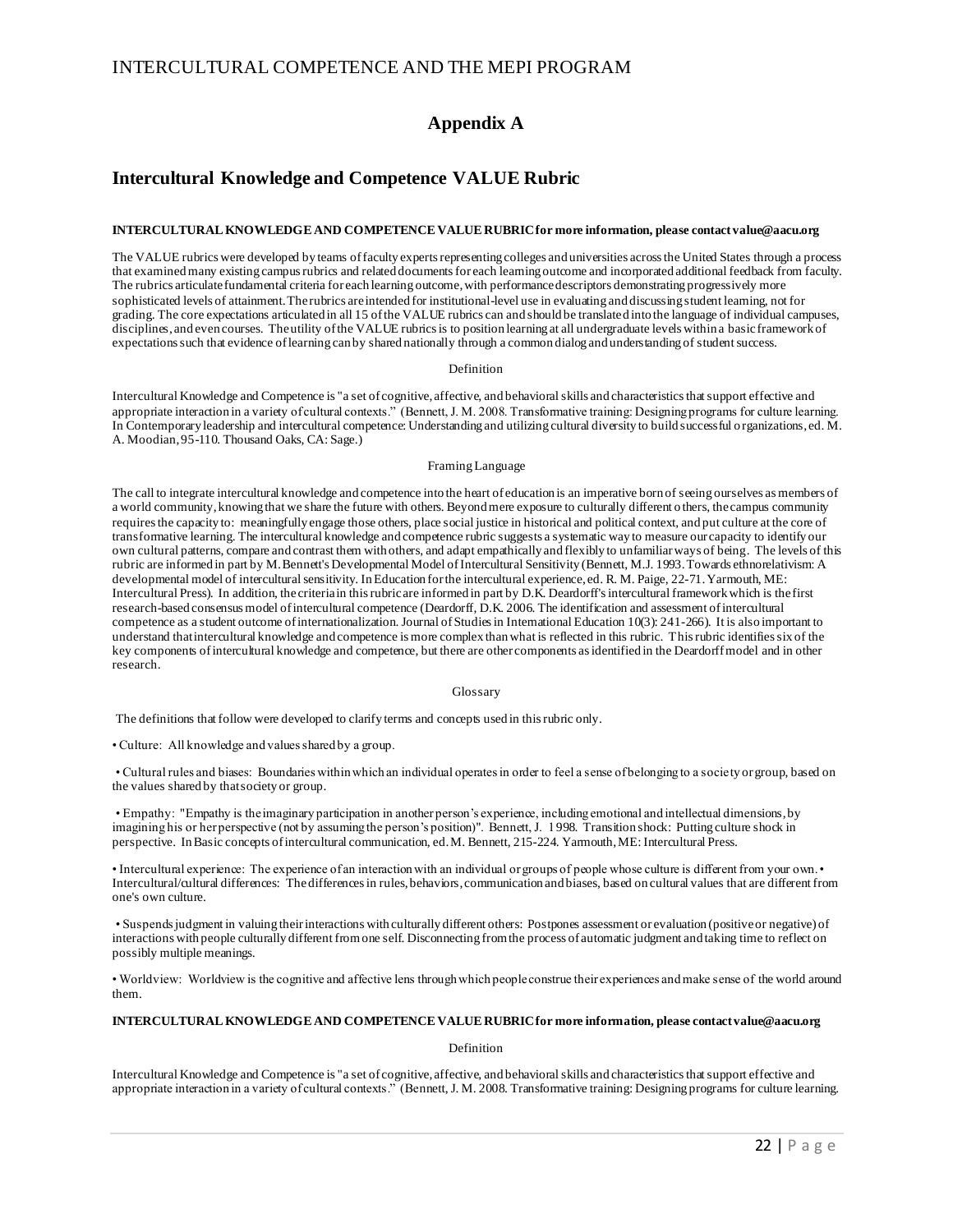In Contemporary leadership and intercultural competence: Understanding and utilizing cultural diversity to build successful o rganizations, ed. M. A. Moodian, 95-110. Thousand Oaks, CA: Sage.)

*Evaluators are encouraged to assign a zero to any work sample or collection of work that does not meet benchmark (cell one) level performance.* 

|                                                              | Capstone                                                                                                                                                                                                                                                                                                                                                                                               | Milestones                                                                                                                                                                                                                       |                                                                                                                                                                                                                                                                                     | Benchmark                                                                                                                                                                                                                       |
|--------------------------------------------------------------|--------------------------------------------------------------------------------------------------------------------------------------------------------------------------------------------------------------------------------------------------------------------------------------------------------------------------------------------------------------------------------------------------------|----------------------------------------------------------------------------------------------------------------------------------------------------------------------------------------------------------------------------------|-------------------------------------------------------------------------------------------------------------------------------------------------------------------------------------------------------------------------------------------------------------------------------------|---------------------------------------------------------------------------------------------------------------------------------------------------------------------------------------------------------------------------------|
| 1 Knowledge<br>Cultural self- awareness                      | 4<br>Articulates insights into own cultural rules<br>and biases (e.g. seeking complexity; aware<br>of how her/his experiences have shaped<br>these rules, and how to recognize and<br>respond to cultural biases, resulting in a<br>shift in self-description.)                                                                                                                                        | 3<br>Recognizes new perspectives<br>about own cultural rules and<br>biases (e.g. not looking for<br>sameness; comfortable with the<br>complexities that new<br>perspectives offer.)                                              | $\overline{c}$<br>Identifies own cultural rules<br>and biases (e.g. with a<br>strong preference for those<br>rules shared with own<br>cultural group and seeks the<br>same in others.)                                                                                              | Shows minimal awareness of<br>own cultural rules and biases<br>(even those shared with own<br>cultural group(s)) (e.g.<br>uncomfortable with identifying<br>possible cultural differences with<br>others.)                      |
| 2 Knowledge<br>Knowledge of cultural<br>worldview frameworks | Demonstrates sophisticated understanding<br>of the complexity of elements important to<br>members of another culture in relation to its<br>history, values, politics, communication<br>styles, economy, or beliefs & practices.                                                                                                                                                                        | Demonstrates adequate<br>understanding of the complexity<br>of elements important to<br>members of another culture in<br>relation to its history, values,<br>politics, communication styles,<br>economy, or beliefs & practices. | Demonstrates partial<br>understanding of the<br>complexity of elements<br>important to members of<br>another culture in relation to<br>its history, values, politics,<br>communication styles,<br>economy, or beliefs &<br>practices                                                | Demonstrates surface<br>understanding of the complexity<br>of elements important to<br>members of another culture in<br>relation to its history, values,<br>politics, communication styles,<br>economy, or beliefs & practices. |
| 3 Skills<br>Empathy                                          | Interprets intercultural experience from the<br>perspectives of own and more than one<br>worldview and demonstrates ability to act in<br>a supportive manner that recognizes the<br>feelings of another cultural group                                                                                                                                                                                 | Recognizes intellectual and<br>emotional dimensions of more<br>than one worldview and<br>sometimes uses more than one<br>worldview in interactions                                                                               | Identifies components of<br>other cultural perspectives<br>but responds in all situations<br>with own worldview                                                                                                                                                                     | Views the experience of others<br>but does so through own cultural<br>worldview                                                                                                                                                 |
| 4 Skills<br>Verbal and non-verbal<br>communication           | Articulates a complex understanding of<br>cultural differences in verbal and nonverbal<br>communication (e.g., demonstrates<br>understanding of the degree to which people<br>use physical contact while communicating<br>in different cultures or use direct/indirect<br>and explicit/implicit meanings) and is able<br>to skillfully negotiate a shared<br>understanding based on those differences. | Recognizes and participates in<br>cultural differences in verbal<br>and nonverbal communication<br>and begins to negotiate a shared<br>understanding based on those<br>differences.                                              | Identifies some cultural<br>differences in verbal and<br>nonverbal communication<br>and is aware that<br>misunderstandings can<br>occur based on those<br>differences but is still unable<br>to negotiate a shared<br>understanding.                                                | Has a minimal level of<br>understanding of cultural<br>differences in verbal and<br>nonverbal communication: is<br>unable to negotiate a shared<br>understanding.                                                               |
| 5 Attitudes<br>Curiosity                                     | Asks complex questions about other<br>cultures, seeks out and articulates answers<br>to those questions which reflect multiple<br>cultural perspectives                                                                                                                                                                                                                                                | Asks deeper questions about<br>other cultures and seeks out<br>answers to those questions                                                                                                                                        | Asks simple or surface<br>questions about other<br>cultures                                                                                                                                                                                                                         | States minimal interest in<br>learning more about other<br>cultures                                                                                                                                                             |
| 6 Attitudes<br><b>Openness</b>                               | Initiates and develops interactions with<br>culturally different others. Suspends<br>judgment in valuing her/his interactions<br>with culturally different others.                                                                                                                                                                                                                                     | Begins to initiate and develop<br>interactions with culturally<br>different others. Begins to<br>suspend judgment in her/his<br>valuing interactions with<br>culturally different others.                                        | Expresses openness to most<br>if not all interactions with<br>culturally different others.<br>Has difficulty suspending<br>any judgment in her/his<br>interactions with culturally<br>different others and is aware<br>of own judgment and<br>expresses a willingness to<br>change. | Receptive to interacting with<br>culturally different others. Has<br>difficulty suspending any<br>judgment in her/his interactions<br>with culturally different others<br>but is unaware of own judgment.                       |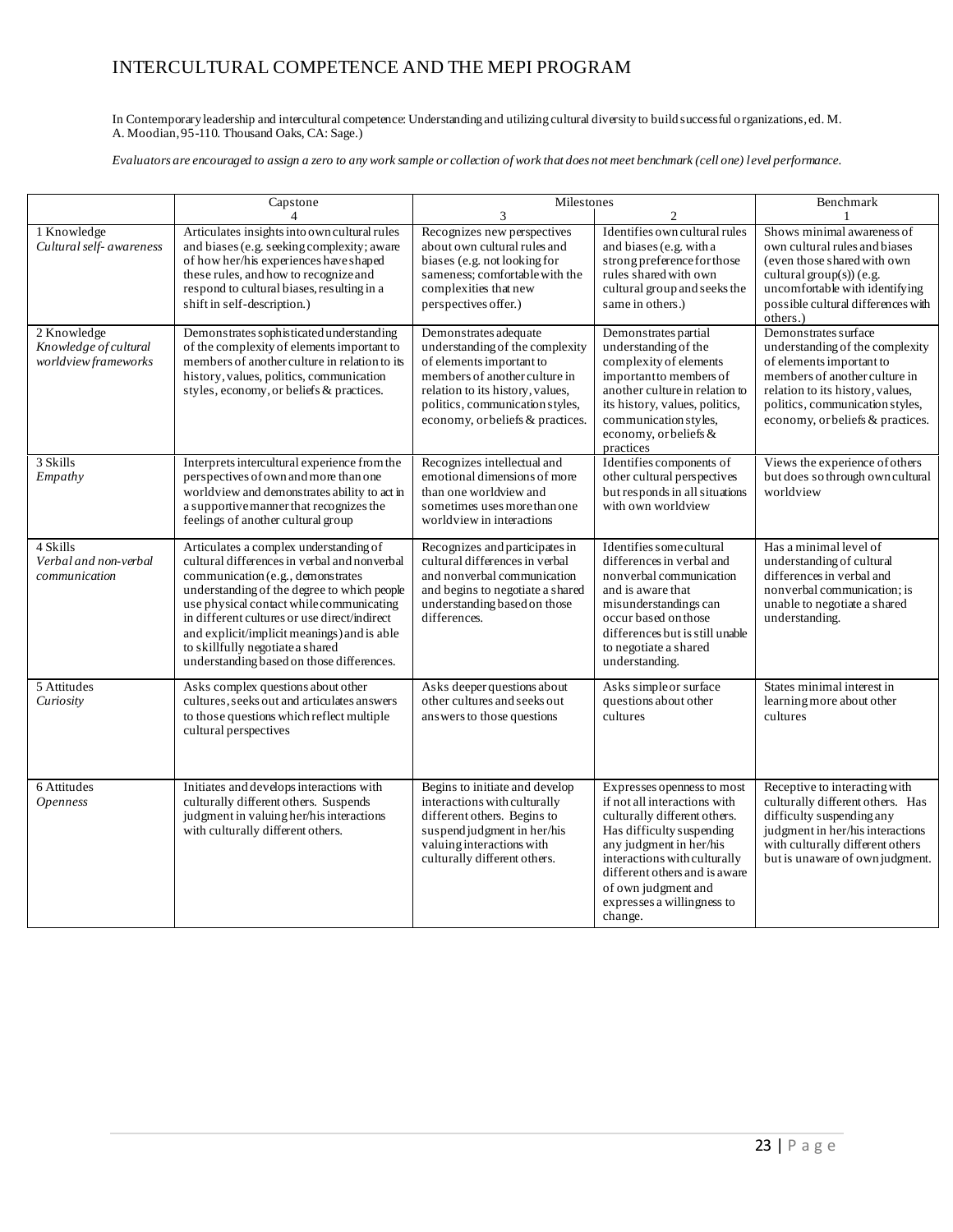# **Appendix B**

| How many       | 1 Cultural Self | 2 Knowledge of | 3 Empathy | 4 Verbal and non- | 5 curiosity | 6 openness | Total |
|----------------|-----------------|----------------|-----------|-------------------|-------------|------------|-------|
| labels of      | Awareness       | cultural       |           | verbal            |             |            |       |
| components in  |                 | worldview      |           | communication     |             |            |       |
| documents      |                 | frameworks     |           |                   |             |            |       |
| Global Welcome |                 |                |           | X                 |             |            |       |
| Packet         |                 |                |           |                   |             |            |       |
| PSU Curriculum | -9              | 20             |           |                   | 20          | 10         | 75    |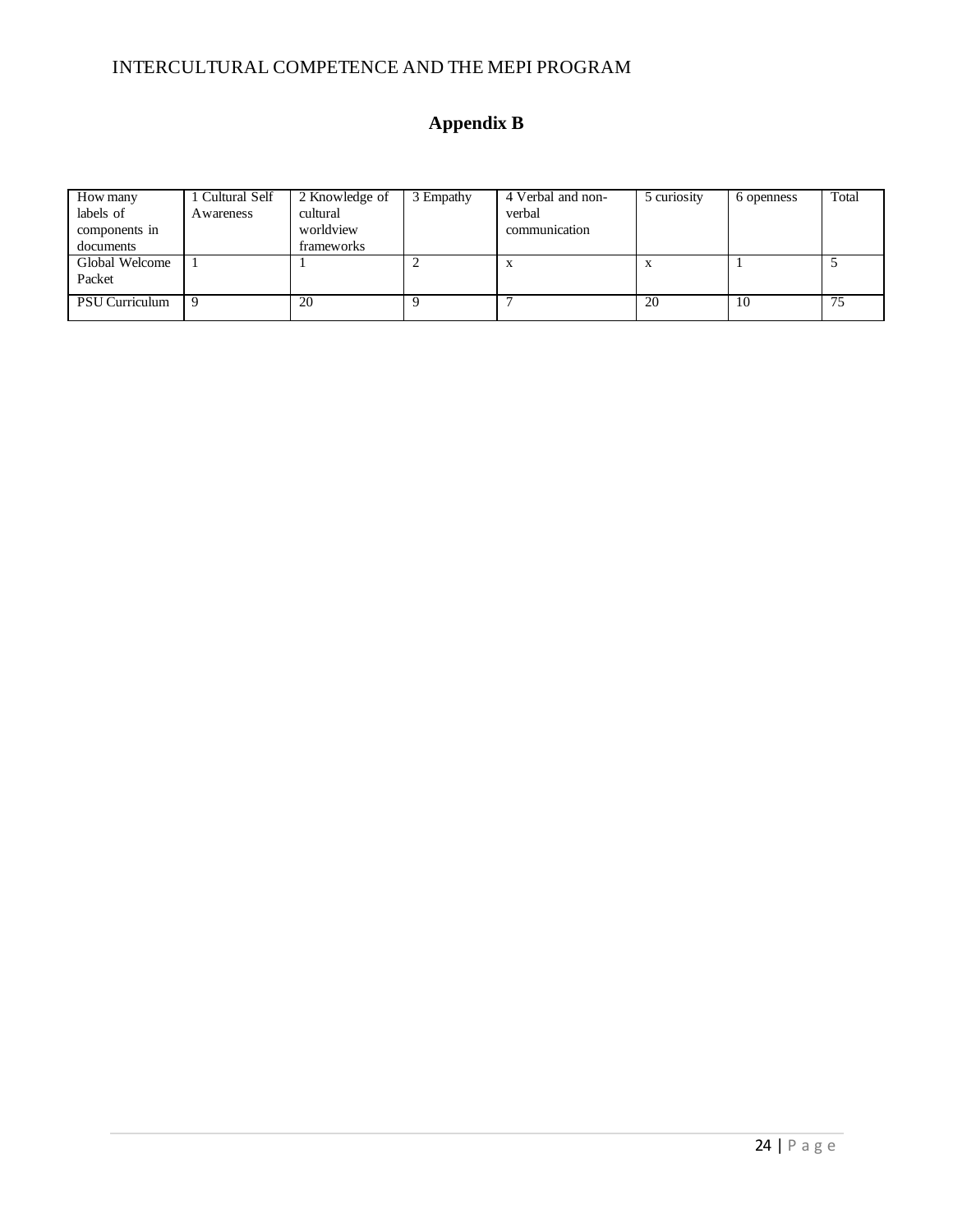### **Appendix C**

### **Student Leaders Program 2018 Curriculum**

### *PEACEBUILDING, COMMUNITY LEADERSHIP, DEMOCRACY, and PROJECT MANAGEMENT*

Portland State University

### **"No nation can remain both ignorant and free."**

### *Thomas Jefferson*

### **Purpose:**

The purpose of this course is to help students gain skills in **democracy literacy**, community leadership, conflict resolution and peacemaking  $(2)$  – a bedrock basis for continuing intellectual, professional, and emotional growth (1) throughout the course of life. This course is designed to help students become more knowledgeable about democracy, civic leadership and resolving conflicts as well as to be better thinkers, better writers, **more socially responsible citizens (1)**, and more aware of one's place in the long and complex history of the human experience.

*The course is divided into three units, each led by a specialist:*

- 1) Introduction to conflict resolution and peacebuilding
- 2) Introduction to leadership and community organizing
- 3) Introduction to democratic institutions in the USA and abroad

### *There will also be three ongoing components:*

- 4) Introduction to project management and design Mercy Corps
- 5) Art and civic engagement- Portland Art Museum
- 6) Community-based learning experiences and visits to local organizations

*We will also pursue four overarching learning outcomes during these courses:*

**Inquiry and Critical Thinking**: Students will learn various modes of problem solving using different disciplinary perspectives-problem posing, investigating, and conceptualizing—in order to become active, self-motivated, and empowered thinkers.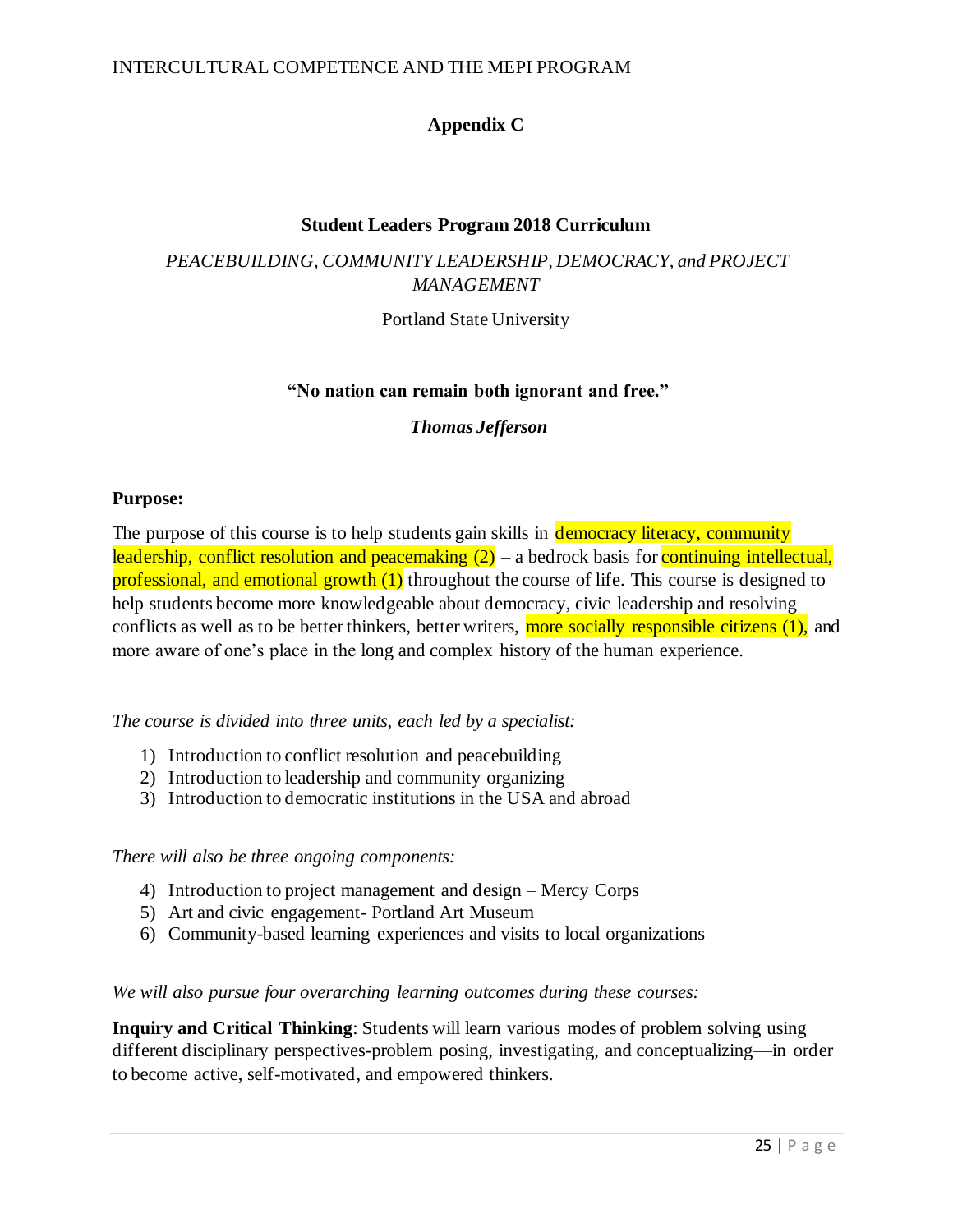**Communication (4):** Students will enhance their capacity to communicate in various ways *writing, graphics, quantitative literacy, and other visual and oral means—to collaborate effectively with others in group work,* and to be competent in appropriate communication technologies.

**The Variety of Human Experience (5):** Students will enhance their appreciation for and understanding of the rich complexity of the human experience through the study of differences in ethnic and cultural perspectives, class, race, gender, sexual orientation and ability.

**Ethical Issues and Social Responsibility (5,6)**: Students will *expand their understanding of the impact and value of individuals and their choices on society,* both intellectually and socially, through group projects and collaboration in learning communities.

### COURSE OUTLINE

### UNIT ONE: CONFLICT RESOLUTION, DIALOGUE AND PEACEBUILDING STRATEGIES AND PRAXIS

#### *Department of Conflict Resolution*

The first section of this course will explore the fundamental concepts and practices of dialogue, conflict resolution and peacemaking. Students will examine both micro and macro level processes that can be applied in the home contexts. Work will be both theoretical and experiential as Student Leaders practice tools of the trade and apply them to case scenarios. These processes will also be practiced in such a way as to inform group engagement throughout the MEPI process.

### **Key Concepts and Learning Objectives:**

- Create an atmosphere of safety and trust to allow for deep exploration of inter-group issues
- Foster an understanding of different perspectives and experience, through the use of dialogic practice, information sharing and community building (2)
- Learn about different methods of conflict resolution and peacebuilding and their applicability to micro and macro level conflicts case studies
- Practice and experiment with different conflict resolution and peacebuilding skills and strategies
- Deepen understanding of identity as a core element to the causes of and intervention in conflict scenarios (1)

• Explore the relevance and applicability of these processes to the home contexts and regions *\*please see course calendar for readings and assignments*

### UNIT TWO: TRANSFORMATIVE COMMUNITY-BASED LEADERSHIP – THEORY AND PRACTICE

#### *Department of Public Administration*

In the second section of this course Student Leaders explore the substantive area of leadership, with focus on both formal and informal community-level civic leadership. Students will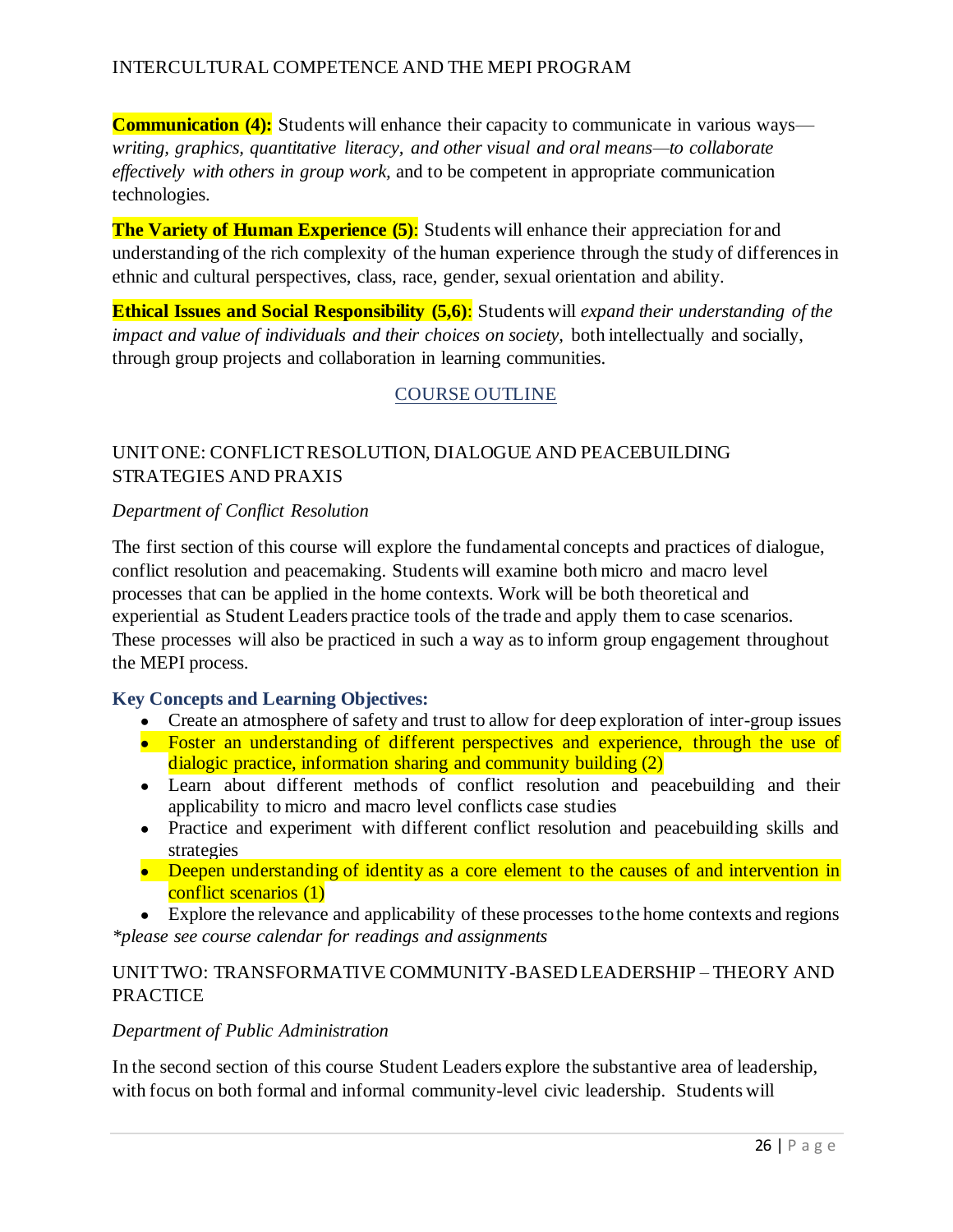investigate key leadership theories, view and practice leadership skills, frame issues with a community/civic perspective, discuss and analyze leadership practices in the US and the Middle East/North Africa, and explore personal philosophies for community leadership that they wish to employ in their home context.

### **Key Concepts and Learning Objectives:**

- Explore important theories of leadership and leadership development
- Understand and practice key civic leadership skills, including: a) written and oral communication; b) listening, synthesis and analysis (4)
- Understand ways to navigate institutional boundaries
- Frame issues facing a communities in terms of generating capacities for leadership  $(2,3)$
- Learn about Portland's capacity for community-level leadership (6)
- Discuss leadership and change in the Arab world (2)
- Incorporate experiential learning for leadership development and academic success
- Engage in self-reflection and self-assessment as a means to articulate a personal philosophy of leadership for the common good (1)

*\*please see course calendar for readings and assignments*

### UNIT THREE: APPLYING LEADERSHIP: COMPARATIVE GOVERNANCE AND WORKING FOR CHANGE WITHIN POLITICAL SYSTEMS

### *Department of Criminology*

The third section of this course will explore and compare the various governing forms and political structures between the MENA region and the United States. Students will take a close look at how free speech works within each country and how to facilitate change within the specific political systems. We will compare change in other countries and ascertain strategies that can be used to facilitate change in students' home countries. Participants will meet with leaders from the Muslim Education Trust and international human rights attorneys to learn from their experiences. By the end of the course, Student Leaders will develop a personal strategy for integrating their projects within the political structures of their home communities.

Key Concepts and Learning Objectives:

- Articulate a understanding of different governance models, (2)
- Explain the linkages between an organizing set of principles for political life and the implications for civil society
- Develop a personal strategy for thinking about their own responsibilities within the Student Leaders own community (1)
- Examine forms of governing from around the MENA region and the United States. (2)

*\*please see course calendar for readings and assignments*

### ONGOING COMPONENT: INTRODUCTION TO PROJECT MANAGEMENT AND DESIGN

### *Project Management Instructor*

During the Mercy Corps segment of the program students will explore the theories and practices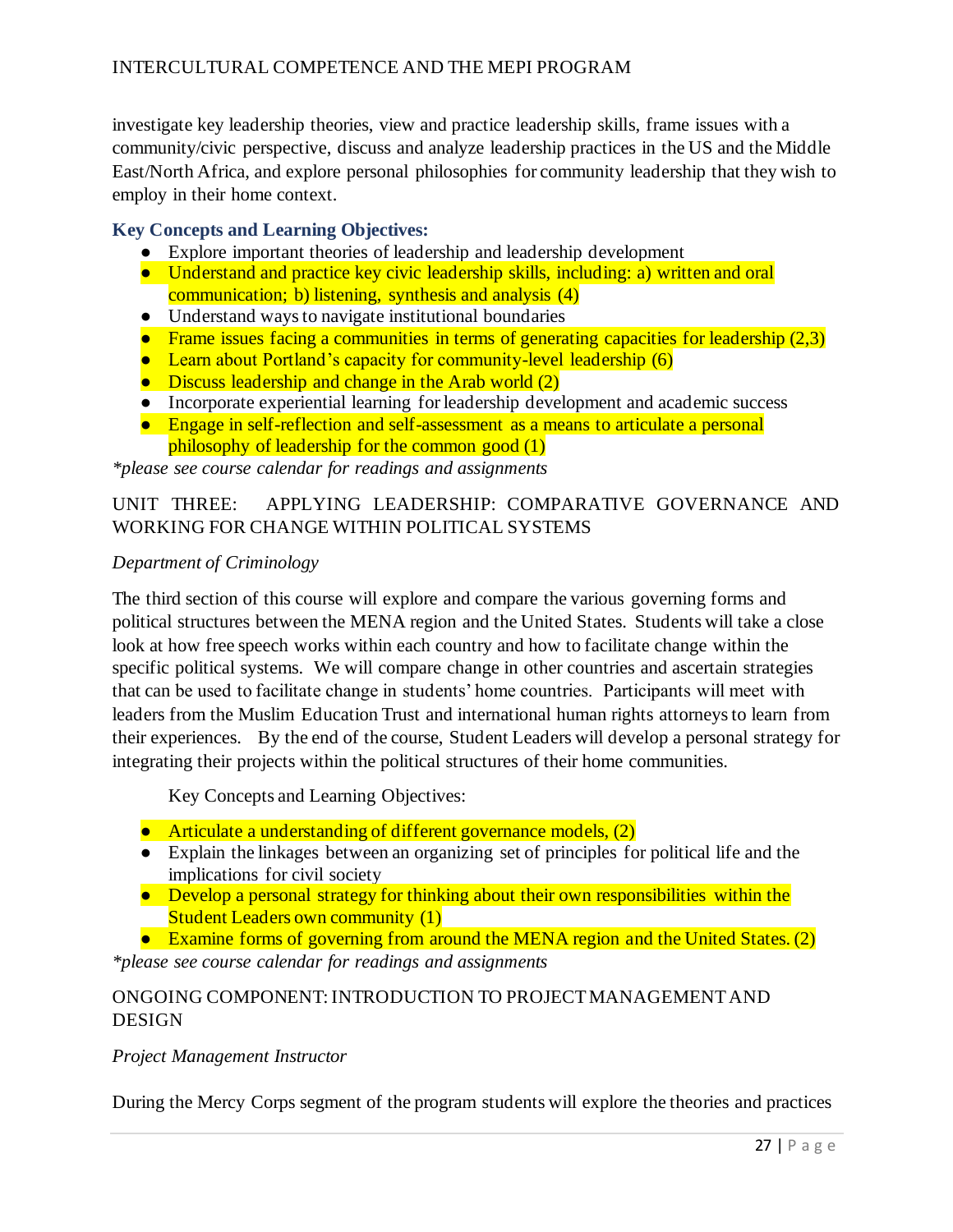of program management. In the workshops, participants will spend time evaluating, organizing and planning the strategies to be successful in implementing a civic engagement project. Students will learn about tools and approaches to project design in general, and then apply these tools to their identified area for civic engagement. During the final presentation, students will have the opportunity to gain critical feedback from development professionals on their project before they return to their home countries. Civic engagement project plans will include selfidentified partners in the home community, and training will help prepare students to engage partners at various stages of the project. Special consideration will be given to the unique opportunities and challenges present in the students' communities.

Key Concepts and Learning Objectives:

- Deepen understanding of theory of change
- Identify cross-national community issues and build confidence in the skills that already exist in the group  $(2.5)$
- Understand the importance of the Do No Harm concept in planning a community engagement project
- Establish an understanding for the process to create effective and needed projects
- Gain confidence and knowledge of the effectiveness of organizational tools
- Understand the framework and tools to build and deliver a presentation

ONGOING COMPONENT: ART AND SOCIAL CHANGE

### *Portland Art Museum*

To extend the PSU program's strong emphasis on **engaging with Portland's community and** culture (6), three sessions will be conducted with the Portland Art Museum (PAM). Students will gain an understanding of the ways in which symbols and ideas from multiple U.S. cultures are depicted through art and artifact. and the relationship between art and civic engagement and social change.. Sessions will be led by professional art education staff and local artists and activists, who will link the themes of civic engagement and community leadership to ideas of artistic expression/activism and the wider American socio-historical context (promotes 5,6, displays  $3,4$ <sup>\*</sup>. Student Leaders will have a chance to visit public art spaces and local art galleries. As public symbols, the arts can provide a medium for leadership and civic engagement. Through this lens, Student Leaders will explore civic leadership in the context of American history, culture, art, and society. Student Leaders will also receive a pass to the museum for the duration of the academic residency – this will allow them to visit the museum independently to more thoroughly interact with the exhibits on a personal level**.** 

### ONGOING COMPONENT: CIVIC ENGAGEMENT

Civic engagement activities in the U.S. allow students to deepen their understanding of community activism, practice their leadership skills, and reflect upon how they can effectively engage in civic life upon their return home. Civic engagement field work will include both direct service and strategic meetings with leaders to learn about advocacy, coalition building, and project management. There will be two main components to the Civic Engagement Field Work at Portland State University: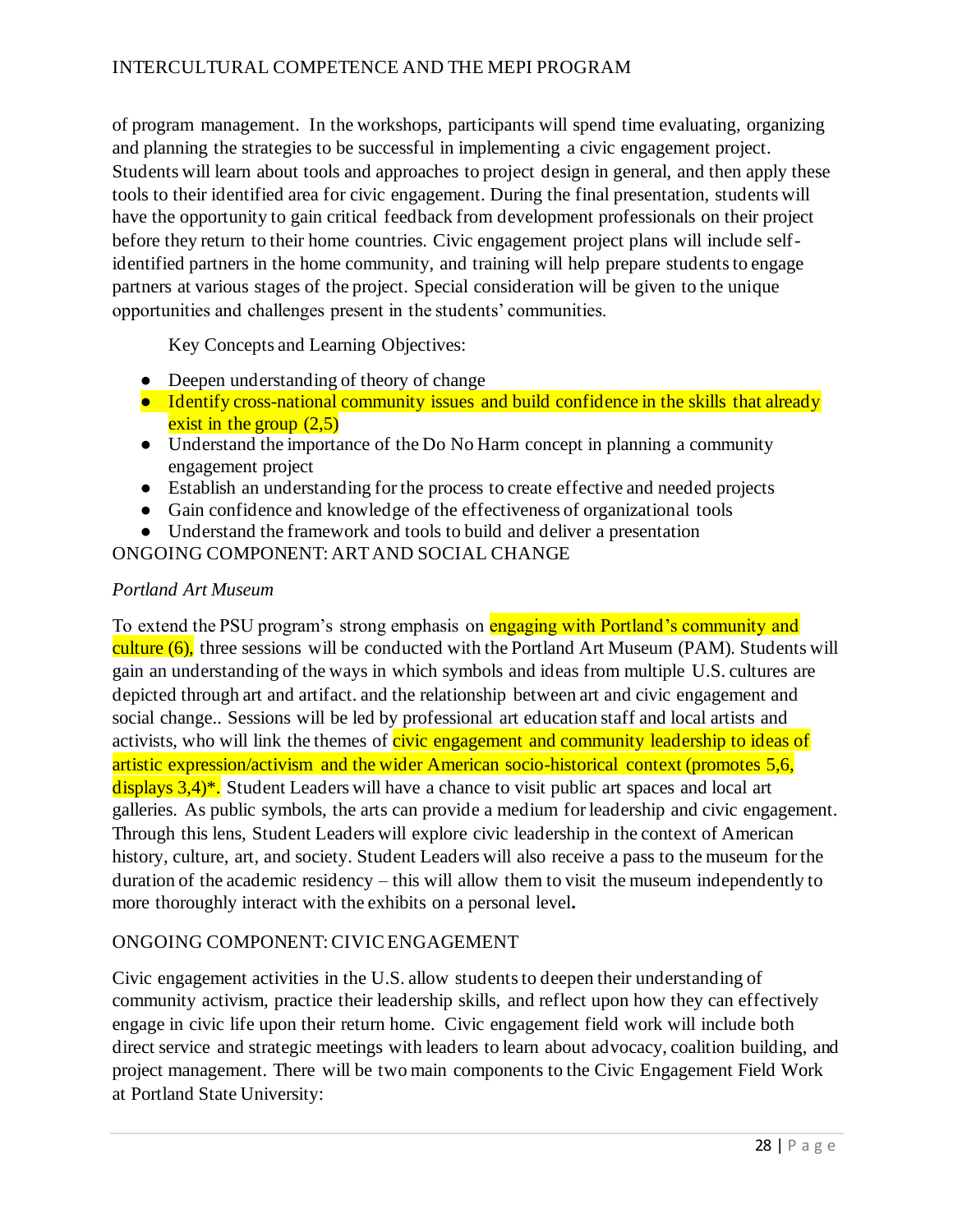*Community-Based Learning Visits:* Throughout the academic residency at PSU, Student Leaders will visit community-based organizations that will serve as models for civic engagement and social entrepreneurship. During the visits, students will participate in professional-level meetings with staff, and observe different leadership philosophies and problem-solving techniques employed by these organizations. These organizations represent a variety of different focus areas, including conflict resolution, community agriculture, community organizing, sustainable energy technology, immigrant/refugee integration, and criminal justice system reform. The visits will be relevant to the thematic content of each week of the program. Specific organizations to be visited are described in institute calendar below.

*Three-Day Community Service Externship (3):* MEPI Student Leaders will work in small groups for a three-day volunteer experience at a Portland-based community-serving organization. For three days, Student Leaders will learn about the organization, the community need and the population they serve, root causes of the issue and the organization's approach through direct volunteering activities. PSU student volunteers will participate in direct voluntary service alongside the MEPI Student Leaders, in order to provide context and student perspective on the community issues being explored.

### **STUDENT RESPONSIBILITIES**

Student engagement in this course is critically important. Students are responsible for coming prepared to each class with questions, insights, alternative perspectives and personal "real world" case examples and illustrations of the material covered in the assigned reading and class discussion. Students are expected to be active listeners and provide constructive feedback to the work and commentary presented and discussed by peers, community partners, and the instructor. In other words, students are responsible for not just showing up to class but for being active participants; not just for being a consumer of the information covered in the reading and presented by others in the class, but for being co-producers of learning opportunities for self and others.

### **Policies:**

### Attendance & Tardiness

- Attendance at all lectures, discussions and workshops is mandatory. You have a short time to participate in this program - you don't want to miss out on anything.
- Attendance will factor into the overall evaluation of your progress during the program
- Students are responsible for material covered and announcements made in their absence. If an absence is necessary, you should communicate with the instructor and peers to keep up on class activities.
- It is expected that students will arrive to class on time and stay for the duration.

Classroom Demeanor & Courtesy

• *Controversy with civility*. Disagreement and diversity of opinions and ideas are encouraged. It is expected that in trying to understand differences discussion will always be respectful. Disruptive or offensive behavior has no place in an inclusive and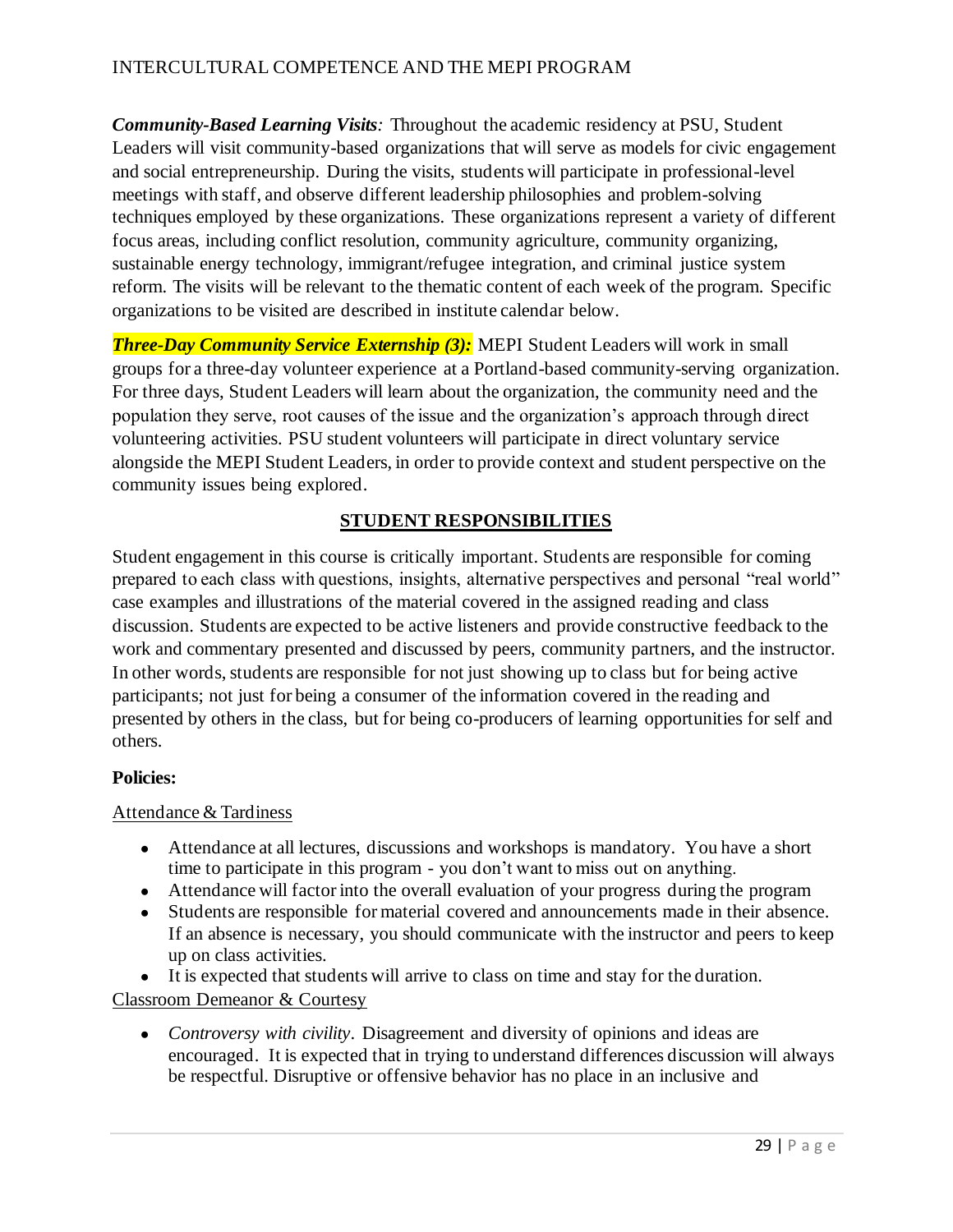supportive learning environment. Students engaging in such behavior will be asked to leave.

- *Come to class to be in class.* Students are expected to come to class ready to focus. Please turn off cell phones or other devices before class and keep them off for the duration. If you use a computer for taking notes, please do not let it be a distraction for yourself or others.
- *Active Engagement.* Asking questions and participating in classroom discussions is welcomed and encouraged. Seminars and lectures are designed to be interactive and will include active learning and discussions of current events appropriate for each topic.
- *Representation*. In Community-based learning sessions, students formally represent the university, the instructor, the host community partners, and themselves both inside and outside the classroom. *Professional behavior is expected at all times*.

### Academic Integrity

Students are expected to adhere to college policies. Please take special note of policies regarding plagiarism and appropriate classroom behavior. The University's Code of Student Conduct may be found at

[http://www.pdx.edu/dos/codeofconducthttp://www.pdx.edu/dos/codeofconduct](http://www.pdx.edu/dos/codeofconduct)

<http://www.pdx.edu/dos/codeofconduct>

#### **Additional Instructor Expectations:**

▪ *Care and attention to work* – Students are expected to take care with assignments, including neatness, proofreading, and looking up uncertain words or grammar rules. If poor writing or sloppiness interferes with a fair reading of the work, assignments may be returned to students for revision.

### **CLASS SCHEDULE AND ASSIGNMENTS**

*All class sessions and assignments subject to change at instructor's' discretion.*

**Dates Session-Activity**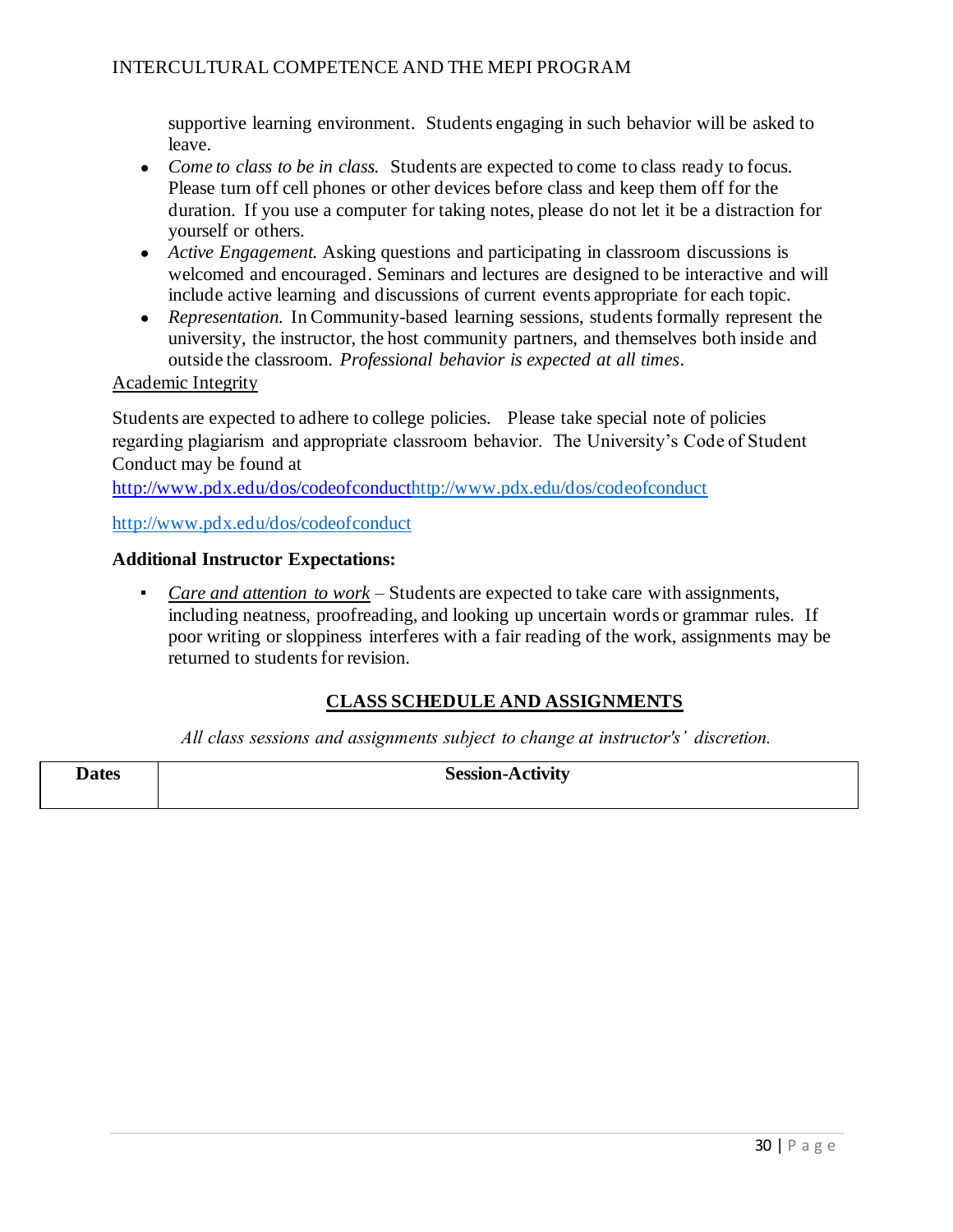| July 2 | Welcome Ceremony and Academic Orientation: Meet PSU SLP staff and faculty,<br>introductions, overview of PSU programming                                                                                                                                                                                                                               |
|--------|--------------------------------------------------------------------------------------------------------------------------------------------------------------------------------------------------------------------------------------------------------------------------------------------------------------------------------------------------------|
|        | Lunch and welcome reception to follow.                                                                                                                                                                                                                                                                                                                 |
|        | <b>Academic Session: Conflict Resolution</b>                                                                                                                                                                                                                                                                                                           |
|        | Conflict Resolution and Peacebuilding-Introduction and Overview (2.5 hrs)                                                                                                                                                                                                                                                                              |
|        | Exploring Opportunities and Challenges in Peace and Conflict Resolution<br>$\overline{\phantom{a}}$<br>Activities in Listening, Questioning and Values<br>Development of Dialogic Skills and Processes:<br>Questioning<br>$\overline{\phantom{a}}$<br>Perspective Taking<br>Suspension<br>Listening<br>$\blacksquare$<br>Read: Little Book of Dialogue |
| July 3 | <b>Academic Session: Conflict Resolution</b>                                                                                                                                                                                                                                                                                                           |
|        | Identity $(2.5 \text{ hrs})$                                                                                                                                                                                                                                                                                                                           |
|        | <b>Identity Mapping</b><br><b>Identity based Conflict</b><br>Continue with Case Studies<br><b>Read:</b> Identity Issues                                                                                                                                                                                                                                |
|        | http://www.beyondintractability.org/bi-essay/identity-issues                                                                                                                                                                                                                                                                                           |
|        | <b>Civic Engagement Fieldwork: Community-Based Learning</b>                                                                                                                                                                                                                                                                                            |
|        | Visit to Resolutions Northwest (3 hrs)                                                                                                                                                                                                                                                                                                                 |
|        | Resolutions Northwest is a Portland-based organization that works to facilitate dialogue to<br>help people and groups connect across differences. In keeping with the theme of the week<br>(conflict resolution), Student Leaders will learn about resolving conflict and advancing<br>racial and social justice $(2,3,5)$                             |
| July 4 | <b>Independence Day</b>                                                                                                                                                                                                                                                                                                                                |
|        | <b>Cultural Activity: Portland Pickles Baseball Game (2,5,6)</b>                                                                                                                                                                                                                                                                                       |
|        | Student Leaders will experience America's pastime while engaging with PSU students and<br>community members.                                                                                                                                                                                                                                           |
|        | <b>Cultural Activity:</b> Annual 4 <sup>th</sup> of July Waterfront Blues Festival                                                                                                                                                                                                                                                                     |
|        | Student Leaders and RAs will attend the annual Waterfront Blues Festival, a major<br>Portland cultural event that showcases the work of both local and internationally-renowned<br>blues artists.                                                                                                                                                      |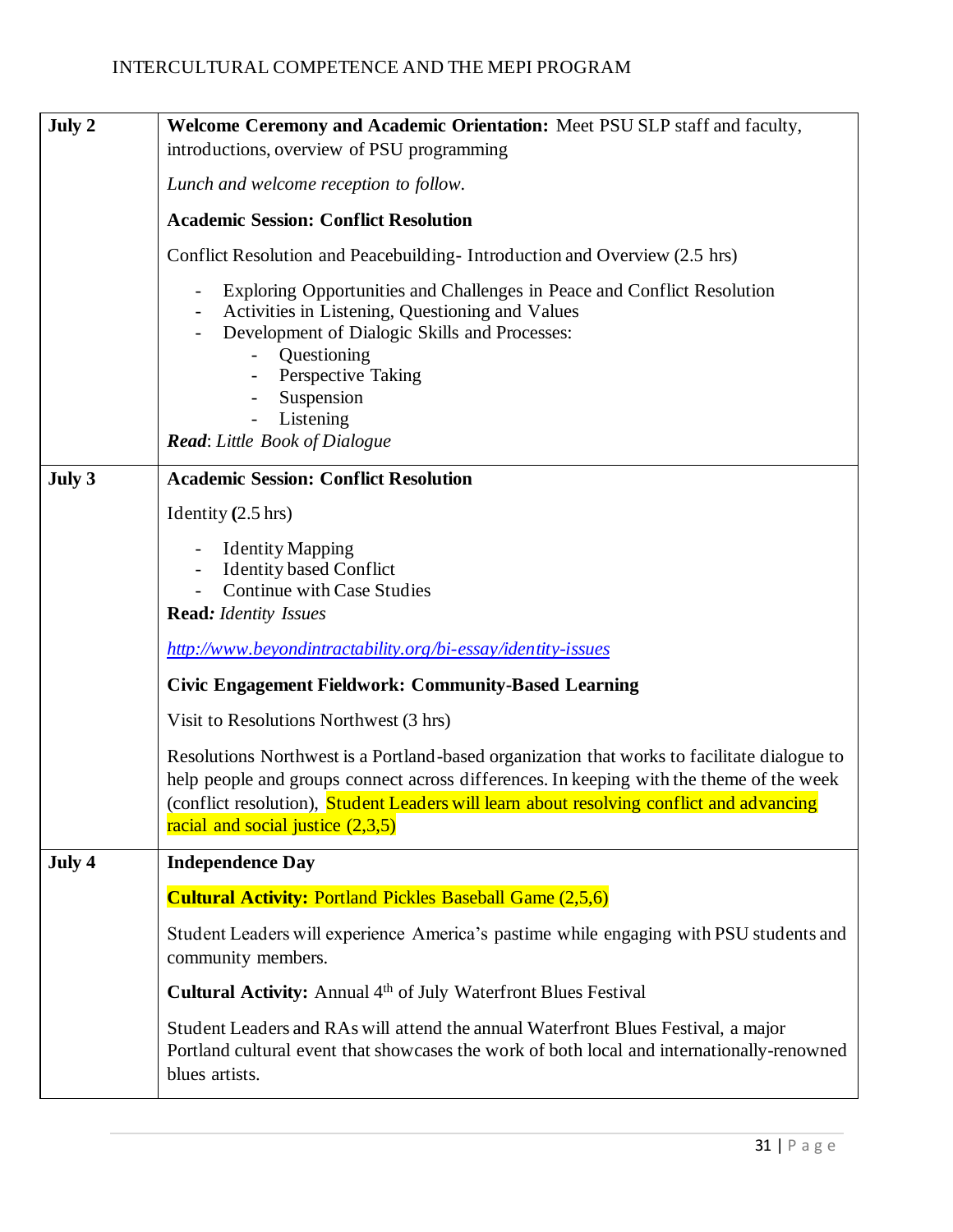| July 5 | <b>Academic Session: Conflict Resolution</b>                                                                                                                                                                                                                                                                                                                                                                                                                                                                                                                       |
|--------|--------------------------------------------------------------------------------------------------------------------------------------------------------------------------------------------------------------------------------------------------------------------------------------------------------------------------------------------------------------------------------------------------------------------------------------------------------------------------------------------------------------------------------------------------------------------|
|        | Interests, Positions, Needs and Values (2.5 hrs)                                                                                                                                                                                                                                                                                                                                                                                                                                                                                                                   |
|        | <b>Stages of Ripeness</b><br>Practice with Case Studies<br><b>Read:</b> Interests, Positions, Needs and Values                                                                                                                                                                                                                                                                                                                                                                                                                                                     |
|        | http://www.beyondintractability.org/bi-essay/interests                                                                                                                                                                                                                                                                                                                                                                                                                                                                                                             |
|        | <b>Training:</b> International Development 101 at Mercy Corps Action Center (3 hrs) (2,5)                                                                                                                                                                                                                                                                                                                                                                                                                                                                          |
|        | Located in Mercy Corps' global headquarters in Portland, the Action Center promotes<br>global literacy through lectures, exhibits, seminars, and youth workshops. In this<br>workshop, participants explore what happens when disaster strikes, conflict erupts and<br>help is needed, and take a deeper look at the roadblocks, relationships and expectations<br>that development professionals experience. Mercy Corps field representatives will also<br>present about their work and discuss their on-the-ground experiences in international<br>development. |
| July 6 | <b>Academic Session: Conflict Resolution</b>                                                                                                                                                                                                                                                                                                                                                                                                                                                                                                                       |
|        | Direct and Structural Violence (2.5 hrs)                                                                                                                                                                                                                                                                                                                                                                                                                                                                                                                           |
|        | Peacekeeping, Peacemaking, Peacebuilding<br>Beginning to explore local case scenarios through the lens of Direct and Structural<br>Violence.<br>Forms of Conflict Resolution:                                                                                                                                                                                                                                                                                                                                                                                      |
|        | Negotiation<br>Mediation<br>Facilitation<br>Consensus<br>Read: Little Book of Conflict Transformation                                                                                                                                                                                                                                                                                                                                                                                                                                                              |
|        | <b>Academic Session: Conflict Resolution</b>                                                                                                                                                                                                                                                                                                                                                                                                                                                                                                                       |
|        | Visit to Portland Vietnam Memorial for closing and integration $(2 \text{ hrs})$ $(3,5)$                                                                                                                                                                                                                                                                                                                                                                                                                                                                           |
|        | Dialogue, Case Studies, Conclusion of Conflict Resolution coursework                                                                                                                                                                                                                                                                                                                                                                                                                                                                                               |
|        | Depart for Home Hospitality Weekend (no overnight)                                                                                                                                                                                                                                                                                                                                                                                                                                                                                                                 |
| July 7 | <b>Home Hospitality Weekend (no overnight)</b>                                                                                                                                                                                                                                                                                                                                                                                                                                                                                                                     |
| July 8 | Home Hospitality Weekend (no overnight) (All, 1,2,3,4,5,6)                                                                                                                                                                                                                                                                                                                                                                                                                                                                                                         |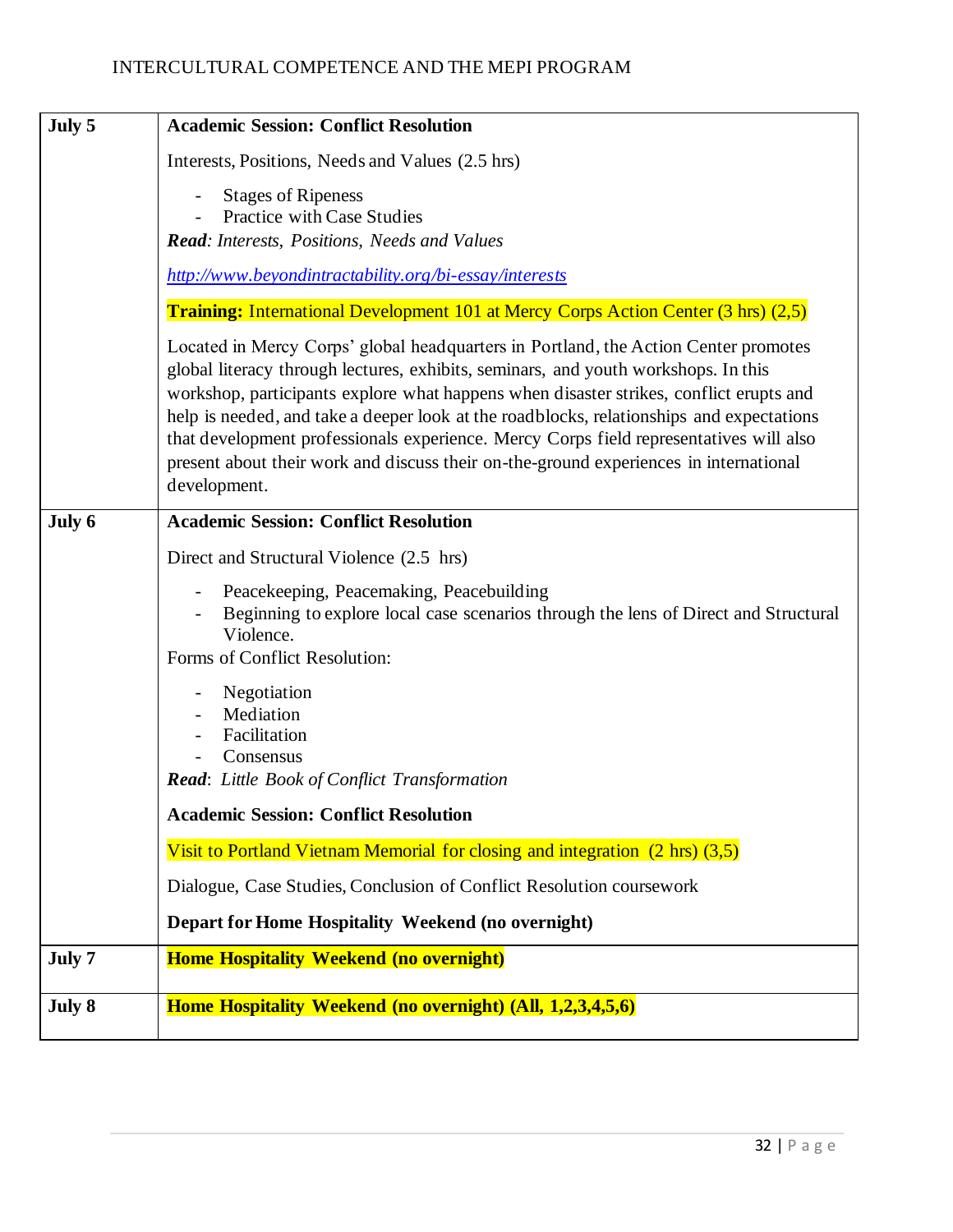| July 9 | <b>Academic Session: Community Leadership</b>                                                                                                                                                                                         |
|--------|---------------------------------------------------------------------------------------------------------------------------------------------------------------------------------------------------------------------------------------|
|        | Democratic Leadership – Theory and Practice (2.5 hrs)                                                                                                                                                                                 |
|        | Key leadership traits, styles, challenges, responses, and results.<br>Read:                                                                                                                                                           |
|        | Required: R. N. Remen, <i>Helping, Fixing, Serving;</i> Northouse, <i>Introduction to Leadership</i><br>(chapter 3)                                                                                                                   |
|        | <b>Civic Engagement Fieldwork/Cultural Activity (2 hrs) (1,3)</b>                                                                                                                                                                     |
|        | MENA Region Entrepreneurship and Civic Life Panel                                                                                                                                                                                     |
|        | A panel of Arab-American professionals will discuss their professional development in the<br>U.S., their experiences of civic leadership in the U.S. and the MENA-region, and their<br>vision for the future of their home countries. |
|        | Academic Session: Gender and Politics in the MENA Region (1 Hr)                                                                                                                                                                       |
|        | Dr. Benstead, Director of PSU's Middle East Studies Center, is an expert in women,<br>gender, and political participation in the MENA. She will present findings from her recent<br>research on women's political electability.       |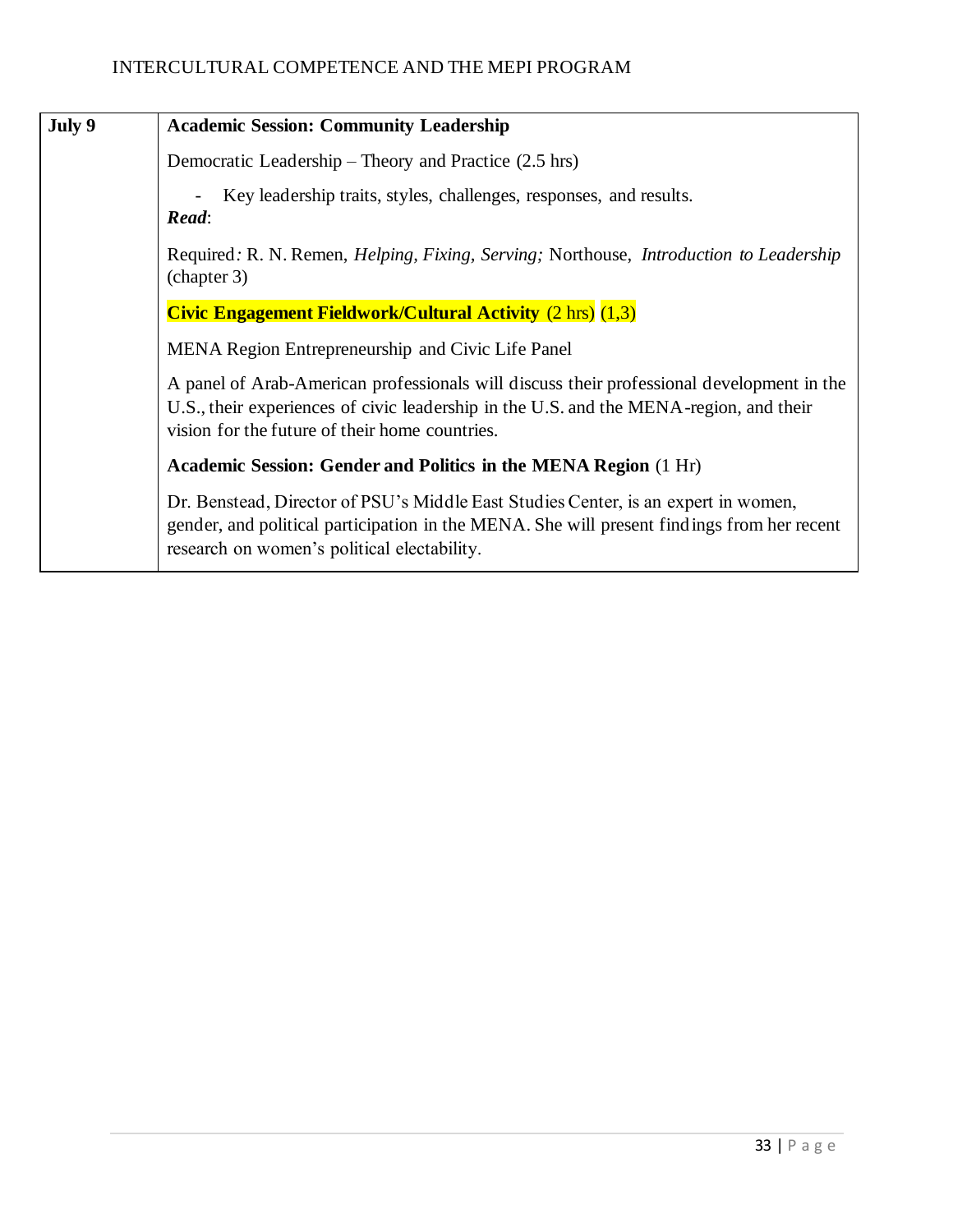| July 10 | <b>Community-Based Learning/Cultural Activity</b>                                                                                                                                                                                                                                                                                                                                                                                                                                                                 |
|---------|-------------------------------------------------------------------------------------------------------------------------------------------------------------------------------------------------------------------------------------------------------------------------------------------------------------------------------------------------------------------------------------------------------------------------------------------------------------------------------------------------------------------|
|         | Visit to Portland Art Museum (2.5 hrs)                                                                                                                                                                                                                                                                                                                                                                                                                                                                            |
|         | What is the role of the arts in society? What are the relationships between art and<br>social change?<br>How is art deliberated within a particular political environment? How do people<br>come to consensus on what art means? Solicit case studies from MEPI home<br>countries. Eg. Saudis lifting cinema ban.<br><b>Workshop: Project Management Session #1</b>                                                                                                                                               |
|         | Introduction, Vision for Change, Issue Identification (3 hrs)                                                                                                                                                                                                                                                                                                                                                                                                                                                     |
|         | Activities:                                                                                                                                                                                                                                                                                                                                                                                                                                                                                                       |
|         | Vision for change<br>Issue/national/personal issue brainstorming session<br>Develop Leadership Quadrant and skill exchange<br>Learning Goals:                                                                                                                                                                                                                                                                                                                                                                     |
|         | To build an understanding of theory of change<br>To identify common issues across nations and to build confidence in skills students                                                                                                                                                                                                                                                                                                                                                                              |
| July 11 | already have as leaders (2)<br><b>Academic Session/Civic Engagement Fieldwork: Community Leadership (3 hrs) (5,6)</b>                                                                                                                                                                                                                                                                                                                                                                                             |
|         | Visit to the Learning Gardens Laboratory                                                                                                                                                                                                                                                                                                                                                                                                                                                                          |
|         | The Learning Garden Laboratory (LGL) is a 12-acre garden education site located in<br>Southeast Portland that provides K-12, university students and community members<br>hands-on and place-based education in sustainable gardening, leadership development and<br>the cultivation of a sustainable future. Students will learn about current projects at the<br>garden, and then have an opportunity to work side-by side with PSU students currently<br>involved in a service-learning "capstone" experience. |
|         | Read:                                                                                                                                                                                                                                                                                                                                                                                                                                                                                                             |
|         | 12 ways to Share Power                                                                                                                                                                                                                                                                                                                                                                                                                                                                                            |
|         | <b>Civic Engagement Fieldwork: Public Event with PSU Middle East Studies Center (2)</b><br>hrs(1)                                                                                                                                                                                                                                                                                                                                                                                                                 |
|         | Five MEPI SLs will be guest speakers in a public panel-style event about community<br>activism in the greater MENA region. The event will be held in collaboration with the PSU<br>Middle East Studies Center, and will be attended by faculty, students, staff, and                                                                                                                                                                                                                                              |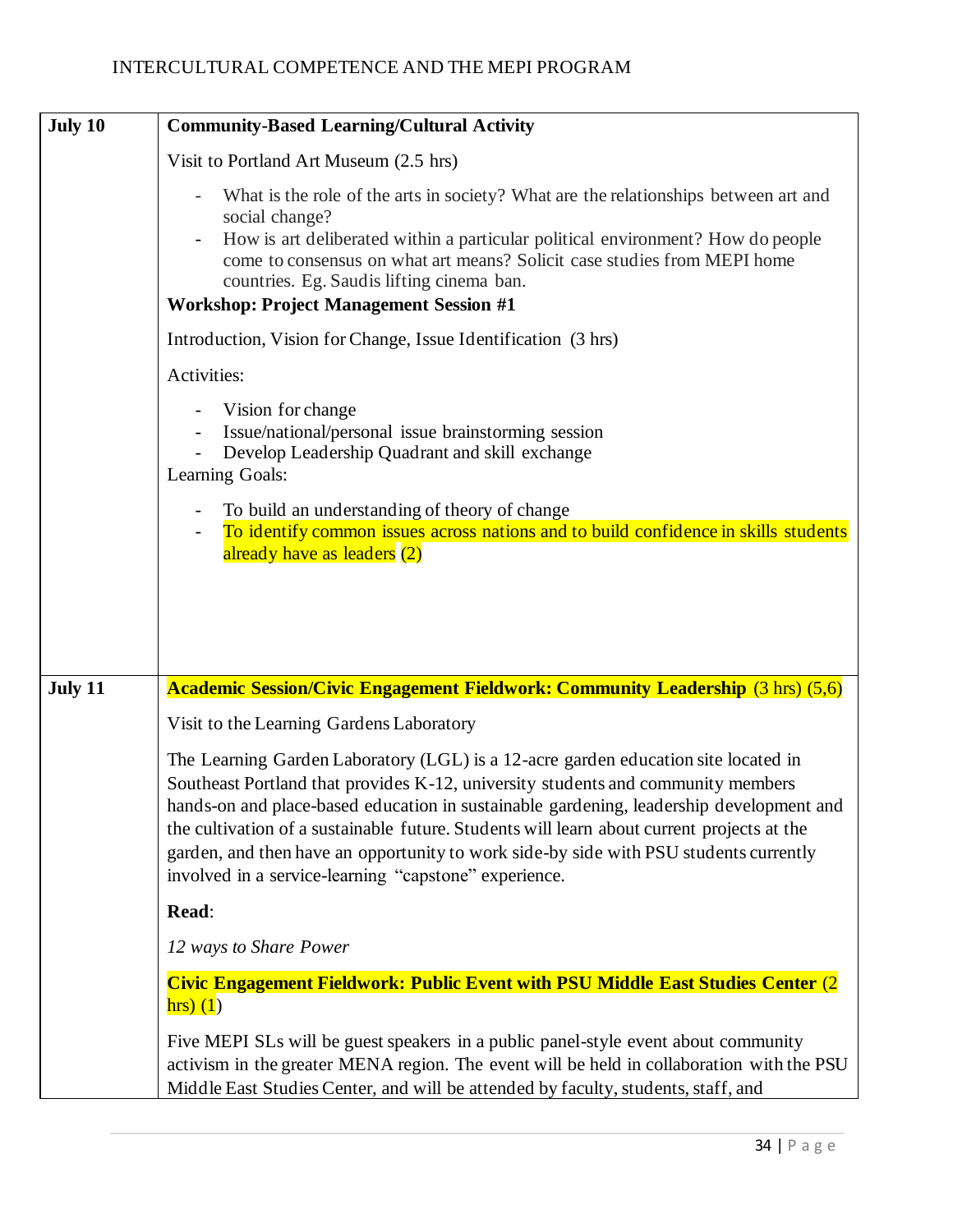|         | community members                                                                                                                                                                                                                                                                        |  |  |  |
|---------|------------------------------------------------------------------------------------------------------------------------------------------------------------------------------------------------------------------------------------------------------------------------------------------|--|--|--|
| July 12 | <b>Academic Session: Community Leadership (1 hr)</b>                                                                                                                                                                                                                                     |  |  |  |
|         | <b>Asset-Based Community Change Practices</b>                                                                                                                                                                                                                                            |  |  |  |
|         | Read:                                                                                                                                                                                                                                                                                    |  |  |  |
|         | Required: If it's rats, It's Rats, and Stone Soup                                                                                                                                                                                                                                        |  |  |  |
|         | Recommended: Green, When People Care Enough To Act, Chap 1-2                                                                                                                                                                                                                             |  |  |  |
|         | <b>Workshop: Communication and Social Change (2 hrs)</b>                                                                                                                                                                                                                                 |  |  |  |
|         | PSU professor Lee Shaker will speak with students about the power of social media as a<br>tool for civic engagement and activism and how to successfully leverage these important<br>online networks.                                                                                    |  |  |  |
|         | <b>Workshop: Project Management Session #2</b>                                                                                                                                                                                                                                           |  |  |  |
|         | Identifying Issues for Civic Engagement (3 hrs)                                                                                                                                                                                                                                          |  |  |  |
|         | Activities:                                                                                                                                                                                                                                                                              |  |  |  |
|         | Introduction to Do No Harm, keeping an open mind, thinking big<br>Problem/Objective tree (Asset Based approach)<br>SWOT/quadrant exercise<br>Relationship Map<br>Learning Goals:                                                                                                         |  |  |  |
|         | Identify issue for civic engagement project<br>Establish an understanding for the process and tools necessary to create "needed"<br>civic engagement project<br>Analyze root causes of an issue<br>Recognize important potential pitfalls to avoid in creating civic engagement projects |  |  |  |
| July 13 | <b>Academic Session: Community Leadership (2.5 hrs)</b>                                                                                                                                                                                                                                  |  |  |  |
|         | Bringing it all together                                                                                                                                                                                                                                                                 |  |  |  |
|         | The "live" practice of facilitative leadership.                                                                                                                                                                                                                                          |  |  |  |
|         | Read:                                                                                                                                                                                                                                                                                    |  |  |  |
|         | Required: Chase, MLK the Real Person                                                                                                                                                                                                                                                     |  |  |  |
|         | Recommended: Ronald Heifitz, Adaptive Leadership                                                                                                                                                                                                                                         |  |  |  |
|         | <b>Depart</b> for weekend camping trip at Rock Creek Reservoir (optional)                                                                                                                                                                                                                |  |  |  |
| July 14 | <b>Weekend camping trip at Rock Creek Reservoir (optional)</b>                                                                                                                                                                                                                           |  |  |  |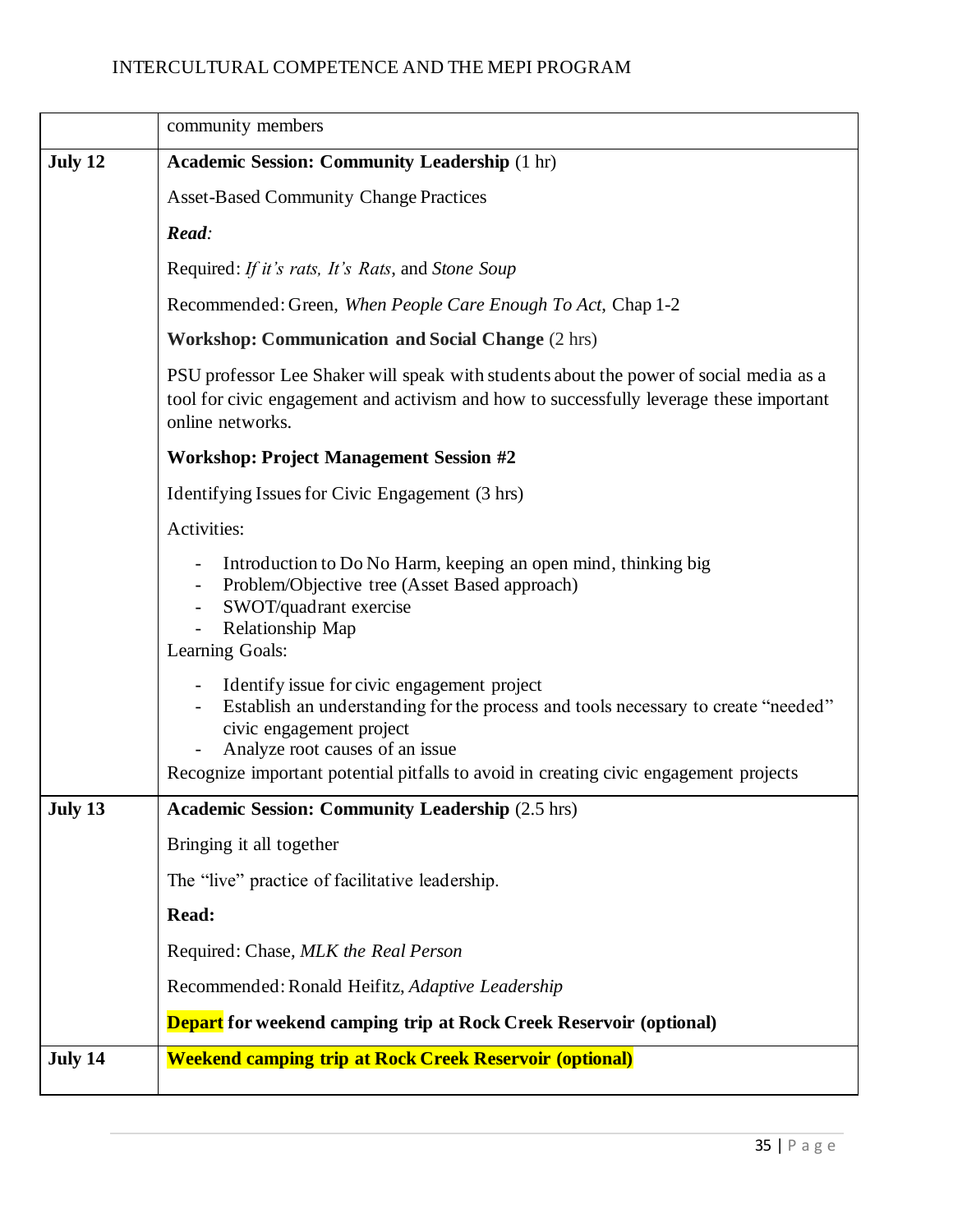| July 15 | <b>Weekend camping trip at Rock Creek Reservoir (optional) (2,3,4,5,6)</b>                                                                                                                                                                                                                                                                                                                                                                                                                          |
|---------|-----------------------------------------------------------------------------------------------------------------------------------------------------------------------------------------------------------------------------------------------------------------------------------------------------------------------------------------------------------------------------------------------------------------------------------------------------------------------------------------------------|
| July 16 | Pre-flection/ Introduction to Community Service Externship (1 hr)                                                                                                                                                                                                                                                                                                                                                                                                                                   |
|         | Carol Gabrielli and Laura Lyons will facilitate a discussion framing the upcoming<br>experience and helping students set their expectations for volunteering with a local<br>organization.                                                                                                                                                                                                                                                                                                          |
|         | Workshop: Project Management Session #3 (2.5 hrs)                                                                                                                                                                                                                                                                                                                                                                                                                                                   |
|         | Developing Log Frames for Civic Engagement Projects                                                                                                                                                                                                                                                                                                                                                                                                                                                 |
|         | Activities:                                                                                                                                                                                                                                                                                                                                                                                                                                                                                         |
|         | Log Frames<br>Learning Goals:                                                                                                                                                                                                                                                                                                                                                                                                                                                                       |
|         | Build understanding for the information and analysis of issue and problem<br>Create confidence in the relationship between goals of project and activities<br>Establish action plan for moving project forward in home country                                                                                                                                                                                                                                                                      |
|         | <b>Training (All, 1,2,3,4,5,6):</b> Human-Centered Design at Mercy Corps Action Center (2)<br>hrs)                                                                                                                                                                                                                                                                                                                                                                                                  |
|         | Student Leaders will learn the basic concepts of human-centered design as an approach to<br>addressing community challenges and apply these concepts to a case study involving<br>displacement and migration.                                                                                                                                                                                                                                                                                       |
| July 17 | <b>Civic Engagement Fieldwork: Community Service Externship (2,3,5,6)</b>                                                                                                                                                                                                                                                                                                                                                                                                                           |
|         | (3 hr)                                                                                                                                                                                                                                                                                                                                                                                                                                                                                              |
|         | Student Leaders will engage in direct voluntary community service alongside current PSU<br>students. Through organizational observation and direct volunteering at local<br>organizations, Student Leaders will be exposed to models for addressing community issues<br>and the culture of volunteerism in the U.S. Student Leaders are guided to make<br>connections between these experiences and possible opportunities for voluntary civic<br>engagement upon return to their home communities. |
|         | <b>Community-Based Learning/Cultural Activity</b>                                                                                                                                                                                                                                                                                                                                                                                                                                                   |
|         | Artist-led visit to Portland Art Museum (2 hrs)                                                                                                                                                                                                                                                                                                                                                                                                                                                     |
|         | SLs will explore issues of expression in artistic form, and the role of the media in civic<br>activism.                                                                                                                                                                                                                                                                                                                                                                                             |
|         | What is the role of museums in society?<br>What is the place of cultural heritage and preservation and cultural traditions in                                                                                                                                                                                                                                                                                                                                                                       |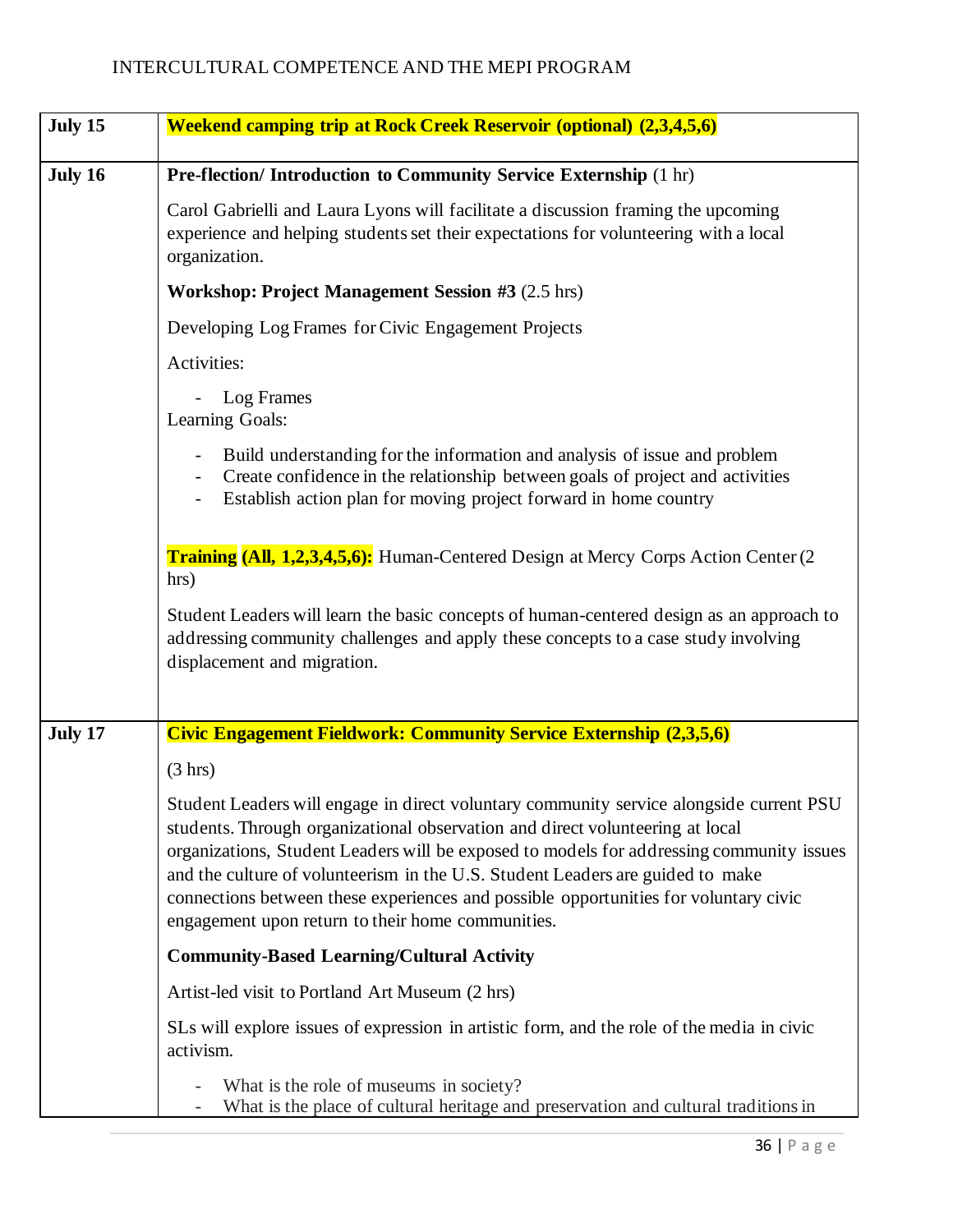|         | your countries?<br>Possibly include Leila Haile (Ori Gallery) and Emily Squires (SMYRC) for art and<br>activism discussion and/or visit to Ori Gallery                                                                                                                                                                                                                                                                                           |
|---------|--------------------------------------------------------------------------------------------------------------------------------------------------------------------------------------------------------------------------------------------------------------------------------------------------------------------------------------------------------------------------------------------------------------------------------------------------|
|         | <b>Cultural Activity: Visit to Oregon Zoo</b>                                                                                                                                                                                                                                                                                                                                                                                                    |
| July 18 | Civic Engagement Fieldwork: Community Service Externship (continued) (3 hrs)                                                                                                                                                                                                                                                                                                                                                                     |
|         | <b>Workshop: Project Management Session #4 (3 hrs)</b>                                                                                                                                                                                                                                                                                                                                                                                           |
|         | Concrete Steps for Project Implementation                                                                                                                                                                                                                                                                                                                                                                                                        |
|         | Activities:                                                                                                                                                                                                                                                                                                                                                                                                                                      |
|         | Work Breakdown Structure<br>Network Diagram<br><b>Establish Action Calendar</b><br>Learning Goals:                                                                                                                                                                                                                                                                                                                                               |
|         | Create understanding to tangibly enact project<br>List tasks associated with project outcomes to further flesh out/detail action plan<br>Create timeline for steps needed                                                                                                                                                                                                                                                                        |
| July 19 | Civic Engagement Fieldwork: Community Service Externship (continued)(3 hrs)                                                                                                                                                                                                                                                                                                                                                                      |
|         | Final day of volunteering with community organizations, closing, debrief, and integration.<br>PSU student co-volunteers to attend and participate in discussion.                                                                                                                                                                                                                                                                                 |
|         | <b>Debrief of Community Engagement Externship (1 hr)</b>                                                                                                                                                                                                                                                                                                                                                                                         |
|         |                                                                                                                                                                                                                                                                                                                                                                                                                                                  |
| July 20 | <b>Late Afternoon Departure for Seattle Learning Excursion: Positive Community</b><br>Change in the Pacific Northwest: Challenges and Opportunities (2,5)                                                                                                                                                                                                                                                                                        |
|         | Students will spend the weekend in Seattle, exploring models for community change to<br>compare with experiences and observations in Portland as well as in their home countries.<br>Activities will focus on entrepreneurship and regional cultural heritage.                                                                                                                                                                                   |
|         | 8:20 am Board Amtrak "Cascades" Train #500 to Seattle<br>$\qquad \qquad -$<br>11:50 am Arrive in Seattle<br>12 pm Lunch at Starbucks Reserve Restaurant at Starbucks World Headquarters<br>1:30 pm Q&A with Starbucks' Global Social Impact Director, Majd Baniodeh at<br>$\qquad \qquad -$<br><b>Starbucks World Headquarters</b><br>3 pm Check-in Seattle Sheraton<br>7 pm MEPI Community Dinner at Il Fornaio<br>$\qquad \qquad \blacksquare$ |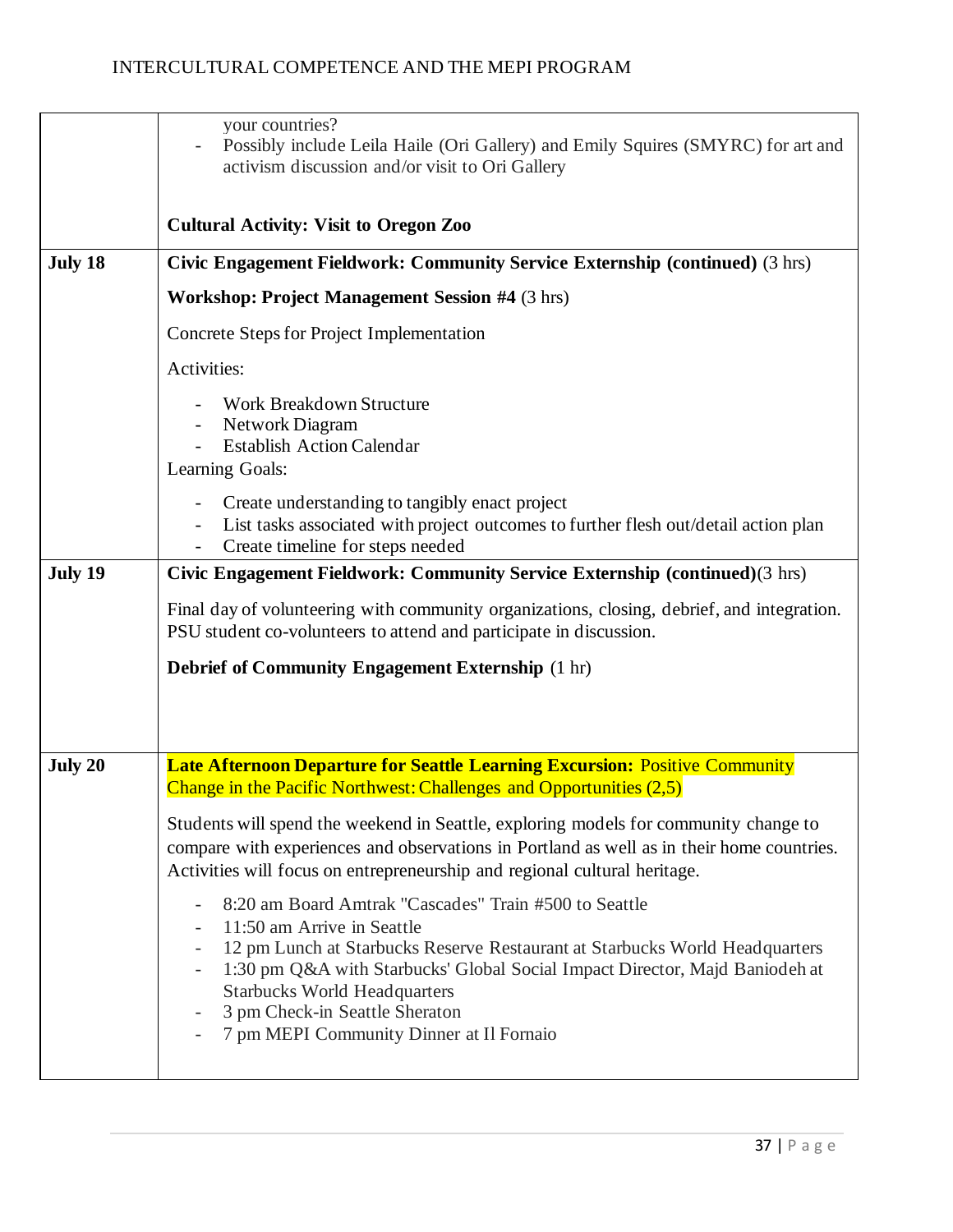| July 21 | Seattle Learning Excursion: Positive Community Change in the Pacific Northwest:                                                                                                |
|---------|--------------------------------------------------------------------------------------------------------------------------------------------------------------------------------|
|         | Challenges and Opportunities                                                                                                                                                   |
|         | 10 am University of Washington Law School Tour and Q&A with Associate Dean<br>of Experiential Education, Christine N. Cimini, JD (2,5)                                         |
|         | 12 pm Lunch at Seattle Center                                                                                                                                                  |
|         | 2 pm Chihuly Glass Garden Museum Tour<br>4 pm Space Needle Tour                                                                                                                |
|         | 6 pm Independent dinner and self-directed Seattle exploration                                                                                                                  |
| July 22 | Seattle Lening Excursion: Positive Community Change in the Pacific Northwest:                                                                                                  |
|         | <b>Challenges and Opportunities</b>                                                                                                                                            |
|         | 11 am MEPI Community Picnic at Gas Works Park sponsored by a local<br>Washington family $(2,4,5,6)$<br>4 pm Check-out of Seattle Sheraton                                      |
|         | 6:10 pm Board Amtrak "Cascades" Train #507 to Portland<br>9:40 pm Arrive in Portland                                                                                           |
| July 23 | <b>Academic Session: Comparative Governance Models</b>                                                                                                                         |
|         | Orientation/U.S. Constitution and the First Amendment and MENA governing models (2.5)<br>hrs)                                                                                  |
|         | Introduction into democratic thought and institutions.<br>Course goals and objectives.<br>Read:                                                                                |
|         | Jordan, T.L. (2012). The U.S. Constitution and Fascinating Facts About It. P. 45-50, Bill<br>of Rights.                                                                        |
|         | <b>Civic Engagement Field Work: Community-Based Learning Visit to US Attorney's</b><br>Office and Federal Courthouse (2 hrs) (2,5)                                             |
|         | Meet with representatives from the US Attorney's office to discuss U.S. justice and legal<br>system, powers of the judicial branch and separation of powers in U.S. democracy. |
| July 24 | <b>Community-Based Learning: Social Justice and Community-based Art Practices</b>                                                                                              |
|         | A visit to the Portland Art Museum $-$ (2.5 hrs)                                                                                                                               |
|         | Introduction to art $\&$ social change using zines and public performance $\&$<br>murals/Projections<br>Art and printmaking<br><b>Workshop: Project Management Session #5</b>  |
|         | Building Confidence for Good Presentations; Taking Feedback (3 hrs)                                                                                                            |
|         | Activities:                                                                                                                                                                    |
|         | Improve activities<br>How to take feedback                                                                                                                                     |